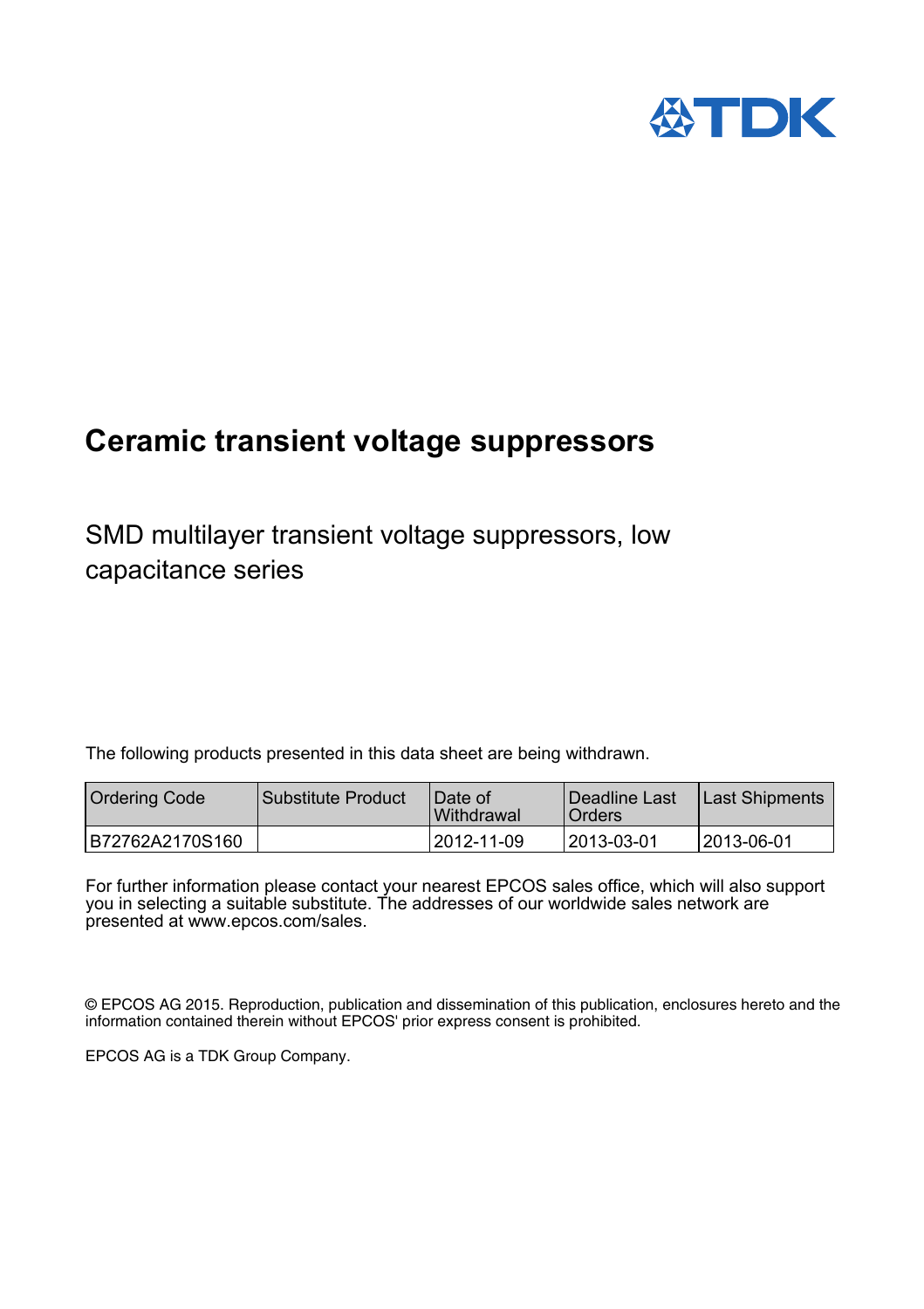

#### **Low capacitance series**

**SMD** 

#### **EPCOS type designation system for low capacitance series**

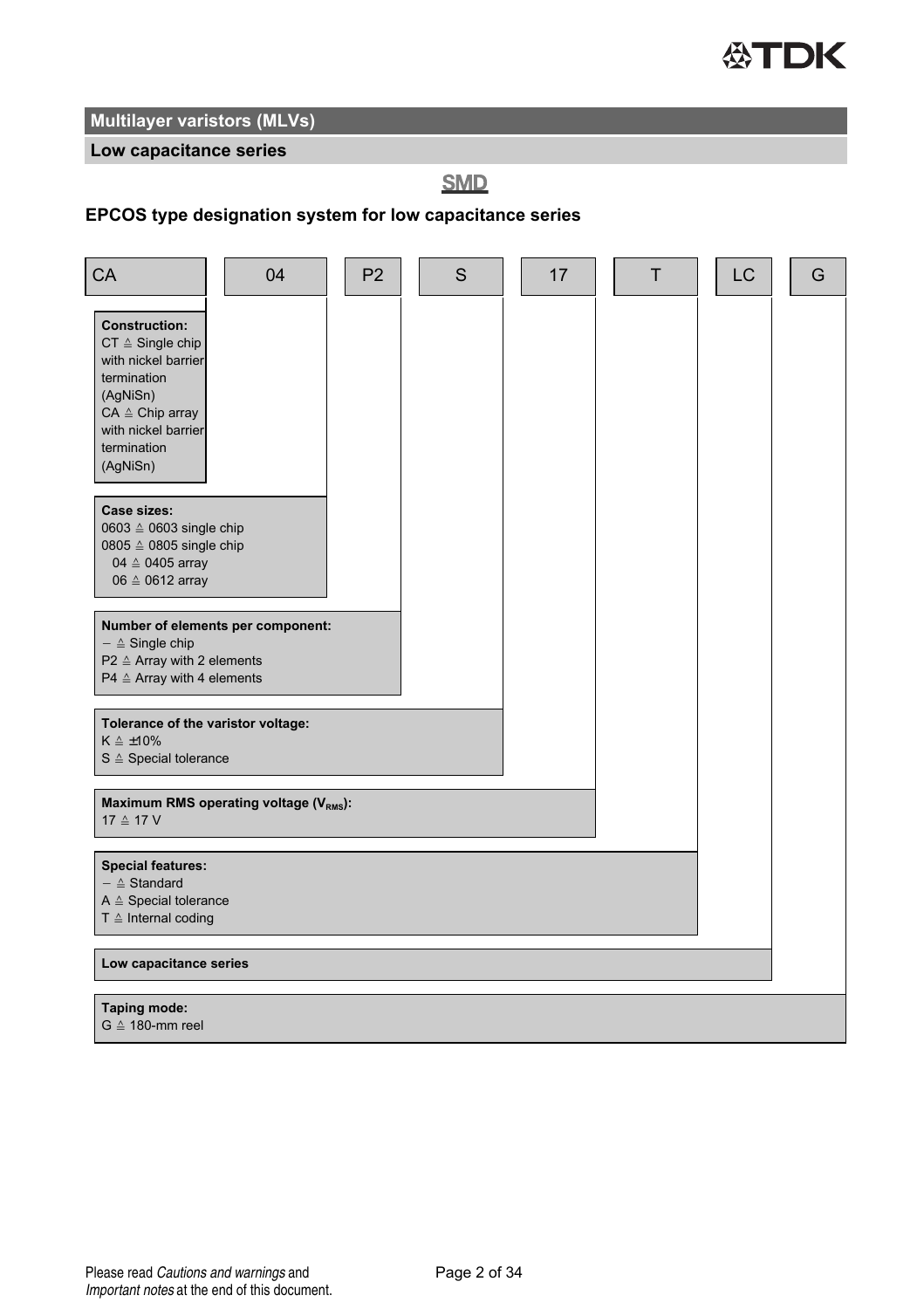

#### **Low capacitance series**

**SMD** 

#### **Features**

- ESD protection level acc. ISO 10605, IEC 61000-4-2 Level 4
- **Bidirectional protection**
- **Low capacitance**
- Low insertion loss
- Low leakage current
- No signal distortion
- RoHS-compatible
- Suitable for lead-free soldering
- **PSpice simulation models available**
- Customer-specific types on request

#### **Applications**

■ ESD protection of data lines e.g. in notebooks and portable devices

#### **Design**

- Multilayer technology
- Lack of plastic or epoxy encapsulation for flammability rating better than UL 94 V-0
- Termination (see "Soldering directions"):
	- $-$  CT and CA types with nickel barrier terminations (AgNiSn), recommended for lead-free soldering, and compatible with tin/lead solder.

#### **V/I characteristics and derating curves**

V/I and derating curves are attached to the data sheet. The curves are sorted by  $V_{\text{PMS}}$  and then by case size, which is included in the type designation.

### **Single chip** Internal circuit



Available case sizes:

| FIA  | <b>Metric</b> |
|------|---------------|
| 0603 | 1608          |
| 0805 | 2012          |

#### **Array**

Internal circuit





2-fold array 4-fold array

Available case sizes:

| FIA  | Metric | Version      |
|------|--------|--------------|
| 0405 | 1014   | 2-fold array |
| 0612 | 1632   | 4-fold array |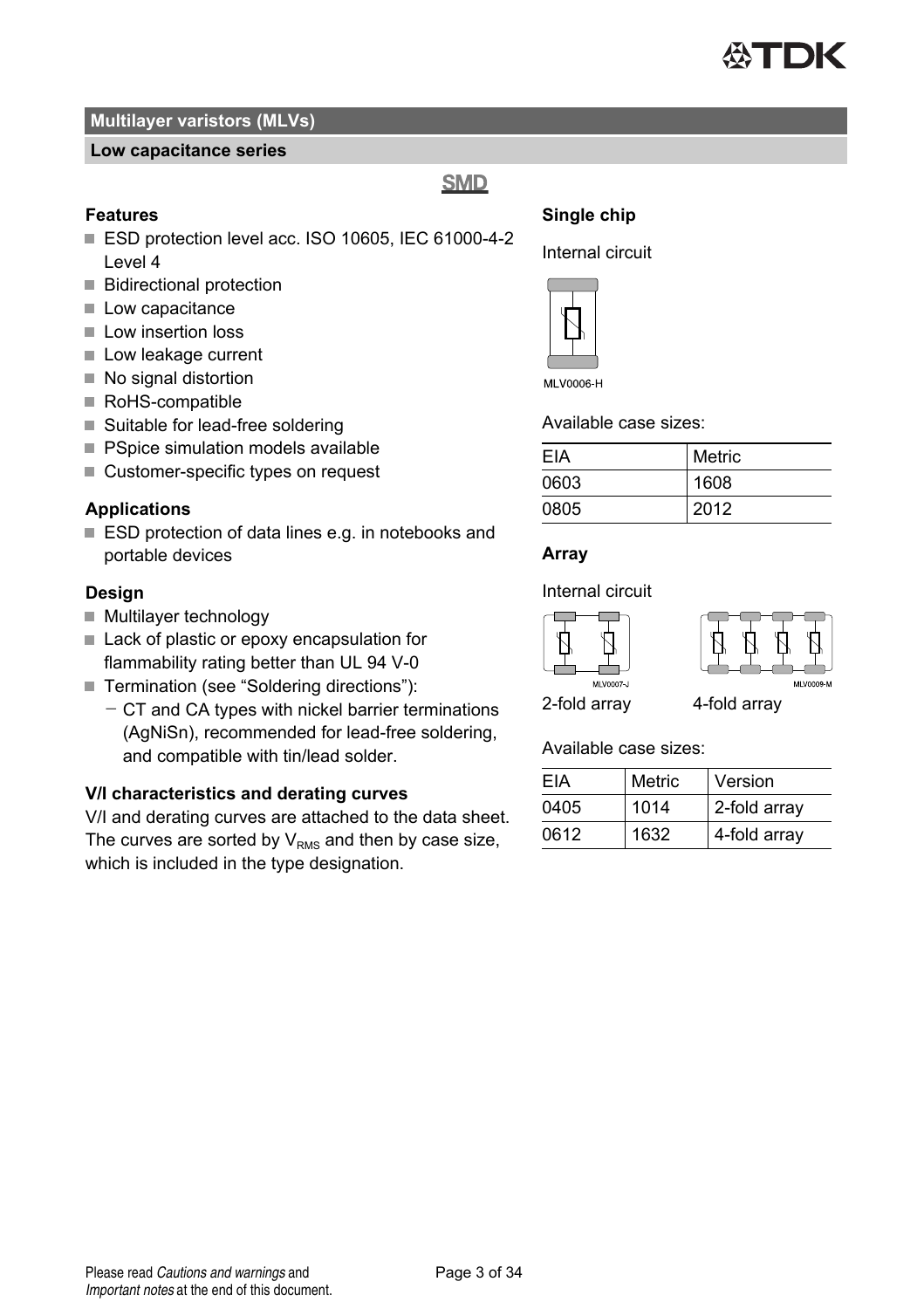

#### **Low capacitance series**

### **SMD**

#### **General technical data**

| Maximum RMS operating voltage    |                                   | $V_{\text{RMS},\text{max}}$              | 17         |             |
|----------------------------------|-----------------------------------|------------------------------------------|------------|-------------|
| Maximum DC operating voltage     |                                   | $V_{DC,max}$                             | 22         |             |
| Contact discharge ESD capability | to IEC 61000-4-2                  | $V_{ESD,contact}$                        | 8          | kV          |
| Air discharge ESD capability     | to IEC 61000-4-2                  | $\mathsf{V}_{\mathsf{ESD},\mathsf{air}}$ | 15         | kV          |
| Maximum surge current            | $(8/20 \,\mu s)$                  | I <sub>surface,max</sub>                 | 1030       | A           |
| Maximum capacitance              | (1 MHz, 1 V)                      | $C_{\text{max}}$                         | 50100      | pF          |
| Maximum clamping voltage         | $(8/20 \,\mu s)$                  | $V_{\text{clamp,max}}$                   | 50         | V           |
| Operating temperature            | for arrays                        | $T_{\text{op}}$                          | $-40/+85$  | $^{\circ}C$ |
|                                  | for case size $\geq 0603$         | $\mathsf{T}_{\mathsf{op}}$               | $-55/+125$ | $^{\circ}C$ |
| Storage temperature              | for arrays                        | LCT/UCT                                  | $-40/+125$ | $^{\circ}C$ |
|                                  | for case size $\geq 0603$ LCT/UCT |                                          | $-55/+150$ | $^{\circ}C$ |

### **Temperature derating**

Climatic category:  $-40/+85$  °C for arrays Climatic category:  $-55/+125$  °C for



chip size  $\geq 0603$ 

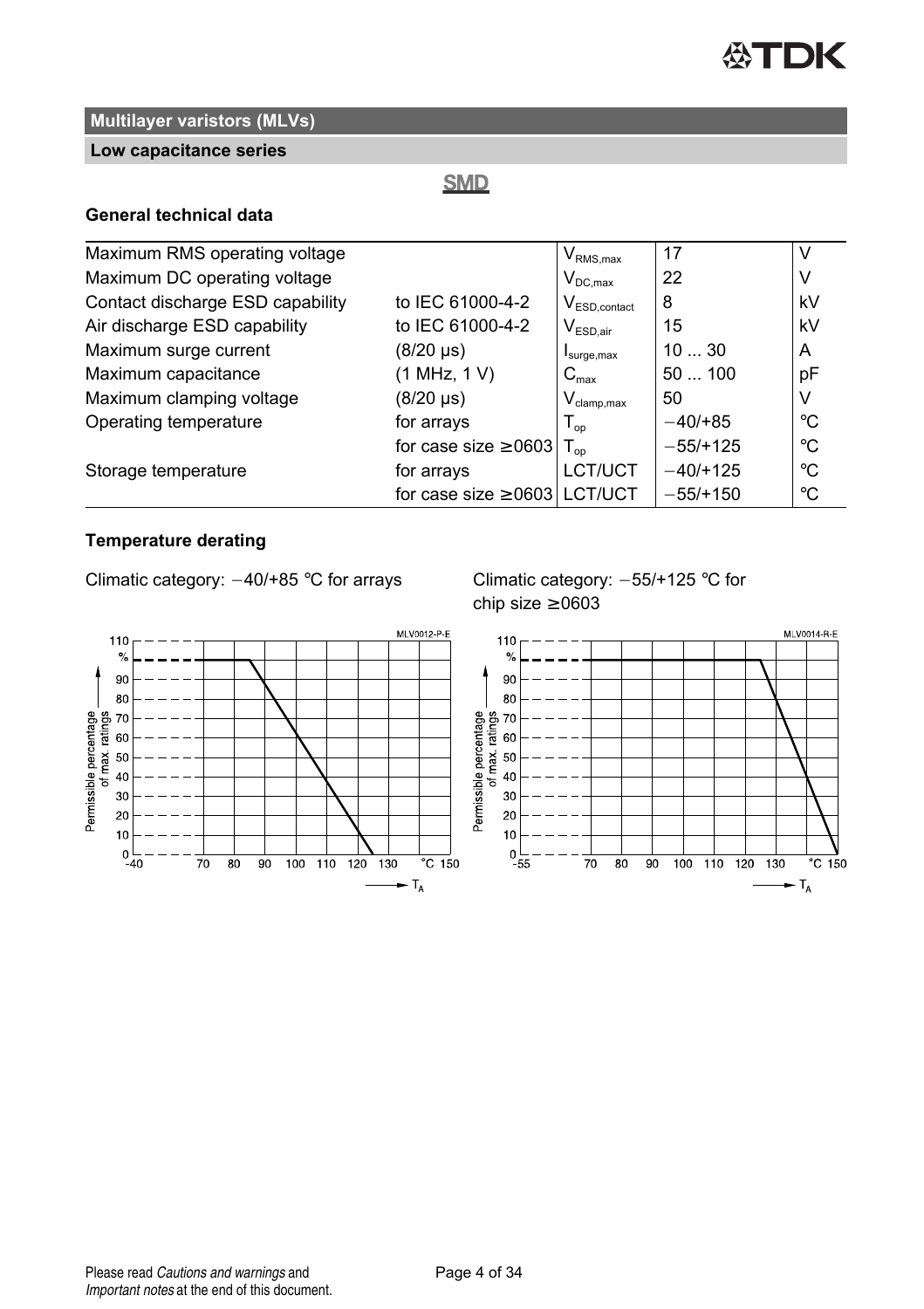

#### **Low capacitance series**

**SMD** 

### **Electrical specifications and ordering codes**

**Maximum ratings (Top,max)**

| Type          | Ordering code   | $IV_{\rm RMS,max}$ | $V_{DC,max}$ | surge, max<br>$(8/20 \text{ }\mu\text{s})$ | $W_{\text{max}}$<br>$(2 \text{ ms})$ | $P_{diss,max}$ | op,max      |
|---------------|-----------------|--------------------|--------------|--------------------------------------------|--------------------------------------|----------------|-------------|
|               |                 | ν                  | ν            | A                                          | mJ                                   | mW             | $^{\circ}C$ |
| 2-fold array  |                 |                    |              |                                            |                                      |                |             |
| CA04P2S17TLCG | B72762A2170S160 | 17                 | 22           | 10                                         | 10                                   | 3              | $+85$       |
| 4-fold array  |                 |                    |              |                                            |                                      |                |             |
| CA06P4S17TLCG | B72724A2170S162 | 17                 | 22           | 30                                         | 75                                   | 3              | $+85$       |
| Single chip   |                 |                    |              |                                            |                                      |                |             |
| CT0603K17LCG  | B72500T2170K060 | 17                 | 22           | 10                                         | 100                                  | 1              | $+125$      |
| CT0603S17ALCG | B72500T2170S160 | 17                 | 22           | 30                                         | 75                                   | 3              | $+125$      |
| CT0805K17LCG  | B72510T2170K062 | 17                 | 22           | 30                                         | 100                                  | 4              | $+125$      |

### **Characteristics (T<sup>A</sup> = 25** °**C)**

| Type          | $V_{V,min}$<br>(1 mA) | $V_{V,max}$<br>(1 mA) | $V_{\text{clamp,max}}$ | $I_{\text{clamp}}$<br>$(8/20 \text{ }\mu\text{s})$ | $C_{\text{max}}$<br>(1 MHz, 1 V) |
|---------------|-----------------------|-----------------------|------------------------|----------------------------------------------------|----------------------------------|
|               | ٧                     | V                     | V                      | A                                                  | рF                               |
| 2-fold array  |                       |                       |                        |                                                    |                                  |
| CA04P2S17TLCG | 25                    | 40                    | 50                     |                                                    | 75                               |
| 4-fold array  |                       |                       |                        |                                                    |                                  |
| CA06P4S17TLCG | 25                    | 40                    | 50                     |                                                    | 75                               |
| Single chip   |                       |                       |                        |                                                    |                                  |
| CT0603K17LCG  | 24.3                  | 29.7                  | 50                     |                                                    | 50                               |
| CT0603S17ALCG | 25                    | 40                    | 50                     |                                                    | 75                               |
| CT0805K17LCG  | 24.8                  | 33                    | 50                     |                                                    | 100                              |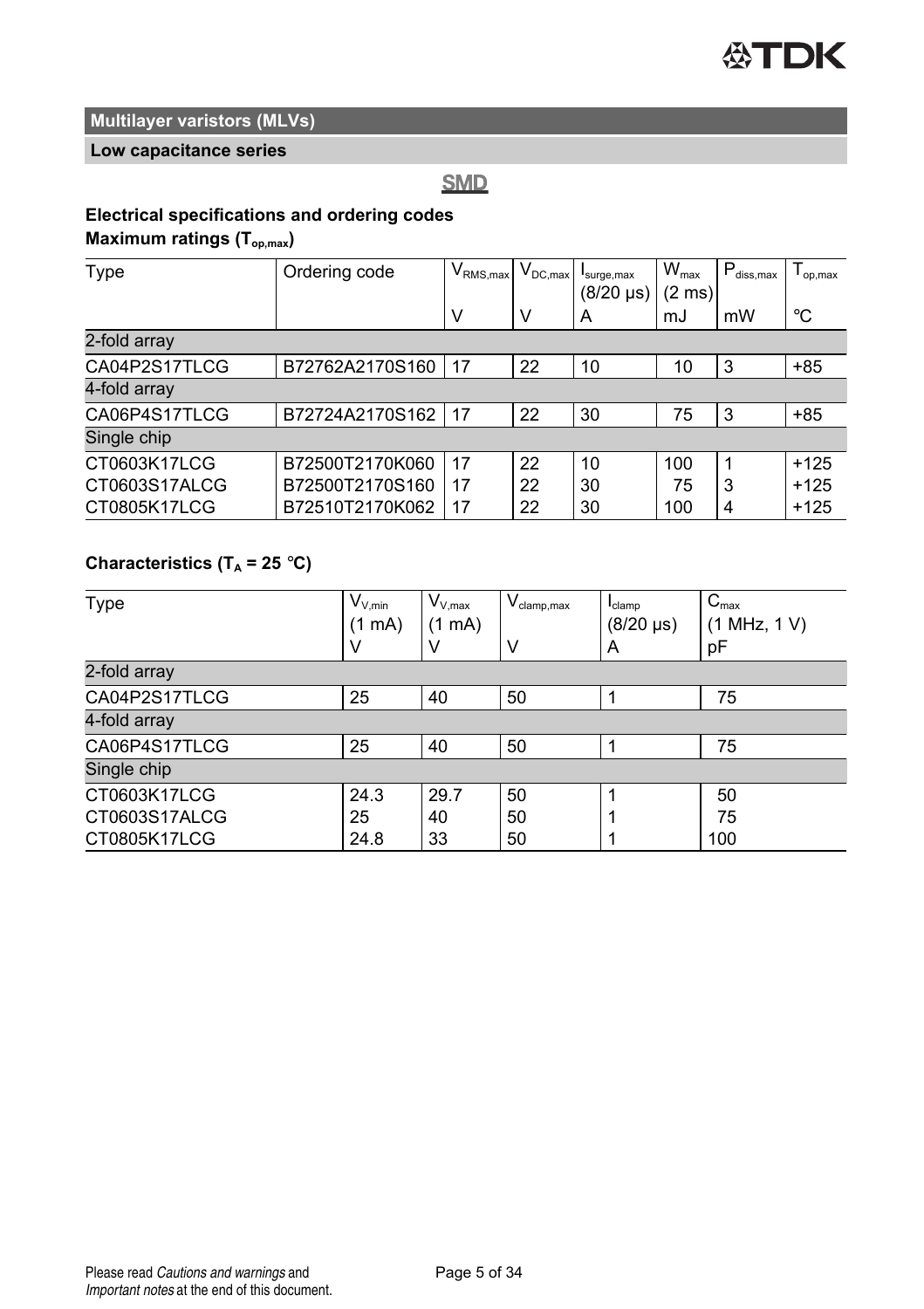# **公TDK**

### **Multilayer varistors (MLVs)**

### **Low capacitance series**

**SMD** 

### **Dimensional drawings**



MLV0046-B

MLV0048 F

 $\mathbf{e}$ 

Dimensions in mm

| Case size<br>EIA/mm     |                | W                                        |            | е                                                   |          |
|-------------------------|----------------|------------------------------------------|------------|-----------------------------------------------------|----------|
| 0603 / 1608             | $1.6 \pm 0.15$ | $0.80 + 0.10$                            | $0.9$ max. |                                                     | 0.100.40 |
| $0805/2012$ 2.0 ±0.20   |                | $1.25 + 0.15$                            | $1.4$ max. |                                                     | 0.130.75 |
|                         |                | $0405/1014$   1.37 ±0.15   1.00 +0/-0.15 | $0.7$ max. | $0.36 \pm 0.10$   0.64 $\pm 0.10$   0.20 $\pm 0.10$ |          |
| $0612 / 1632$ 3.2 ±0.20 |                | $1.60 + 0.15$                            | $0.9$ max. | $0.40 \pm 0.15$ 0.80 $\pm 0.15$ 0.20 $\pm 0.10$     |          |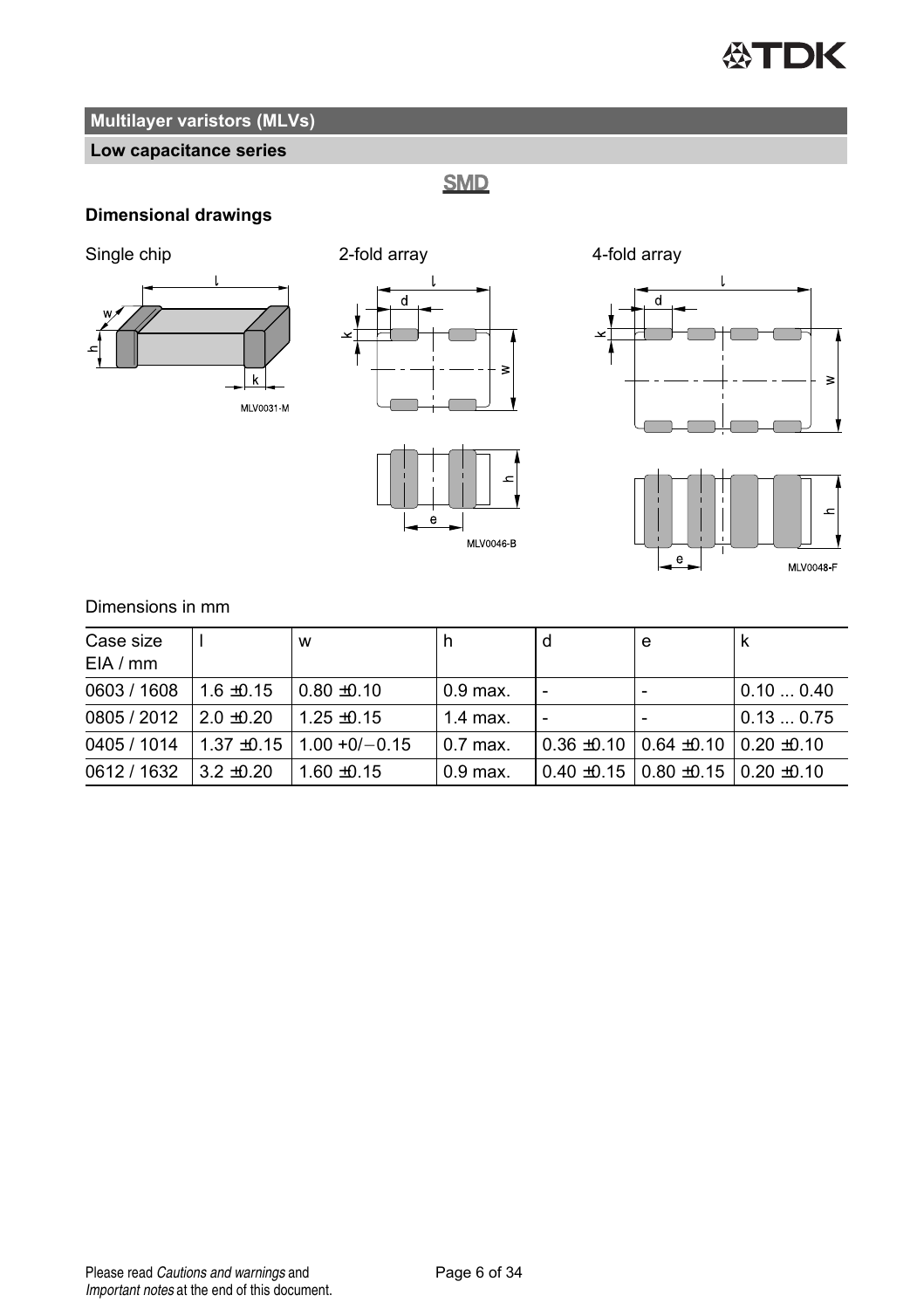# **公TDK**

### **Multilayer varistors (MLVs)**

### **Low capacitance series**

**SMD** 

### **Recommended solder pad layout**







### Dimensions in mm

| Case size<br>EIA/mm |              | $\overline{A}$ | в    | С    |      |
|---------------------|--------------|----------------|------|------|------|
| 0603 / 1608         | Single chip  | 1.00           | 1.00 | 1.00 |      |
| 0805 / 2012         | Single chip  | 1.40           | 1.20 | 1.00 |      |
| 0405 / 1014         | 2-fold array | 0.40           | 0.55 | 0.28 | 0.64 |
| 0612 / 1632         | 4-fold array | 0.50           | 0.70 | 1.20 | 0.76 |

### **Delivery mode**

| EIA case size | Taping         |     | Reel size Packing unit Type |               | Ordering code   |  |  |  |
|---------------|----------------|-----|-----------------------------|---------------|-----------------|--|--|--|
|               |                | mm  | pcs.                        |               |                 |  |  |  |
| 2-fold array  |                |     |                             |               |                 |  |  |  |
| 0405          | Cardboard      | 180 | 4000                        | CA04P2S17TLCG | B72762A2170S160 |  |  |  |
| 4-fold array  |                |     |                             |               |                 |  |  |  |
| 0612          | <b>Blister</b> | 180 | 4000                        | CA06P4S17TLCG | B72724A2170S162 |  |  |  |
| Single chip   |                |     |                             |               |                 |  |  |  |
| 0603          | Cardboard      | 180 | 4000                        | CT0603K17LCG  | B72500T2170K060 |  |  |  |
| 0603          | Cardboard      | 180 | 4000                        | CT0603S17ALCG | B72500T2170S160 |  |  |  |
| 0805          | <b>Blister</b> | 180 | 3000                        | CT0805K17LCG  | B72510T2170K062 |  |  |  |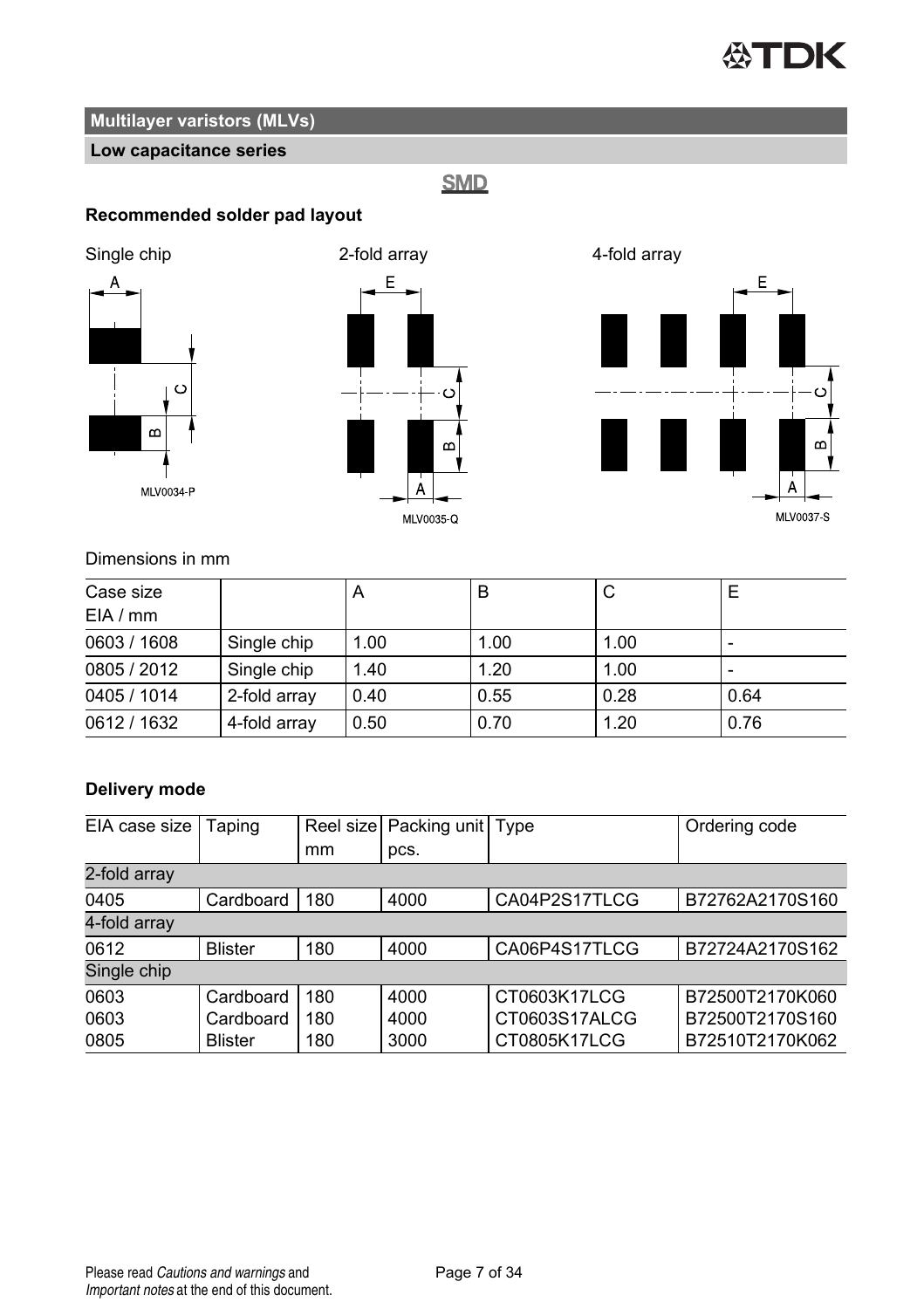

#### **Low capacitance series**

**SMD** 

#### **V/I characteristics**



CT0603S17ALCG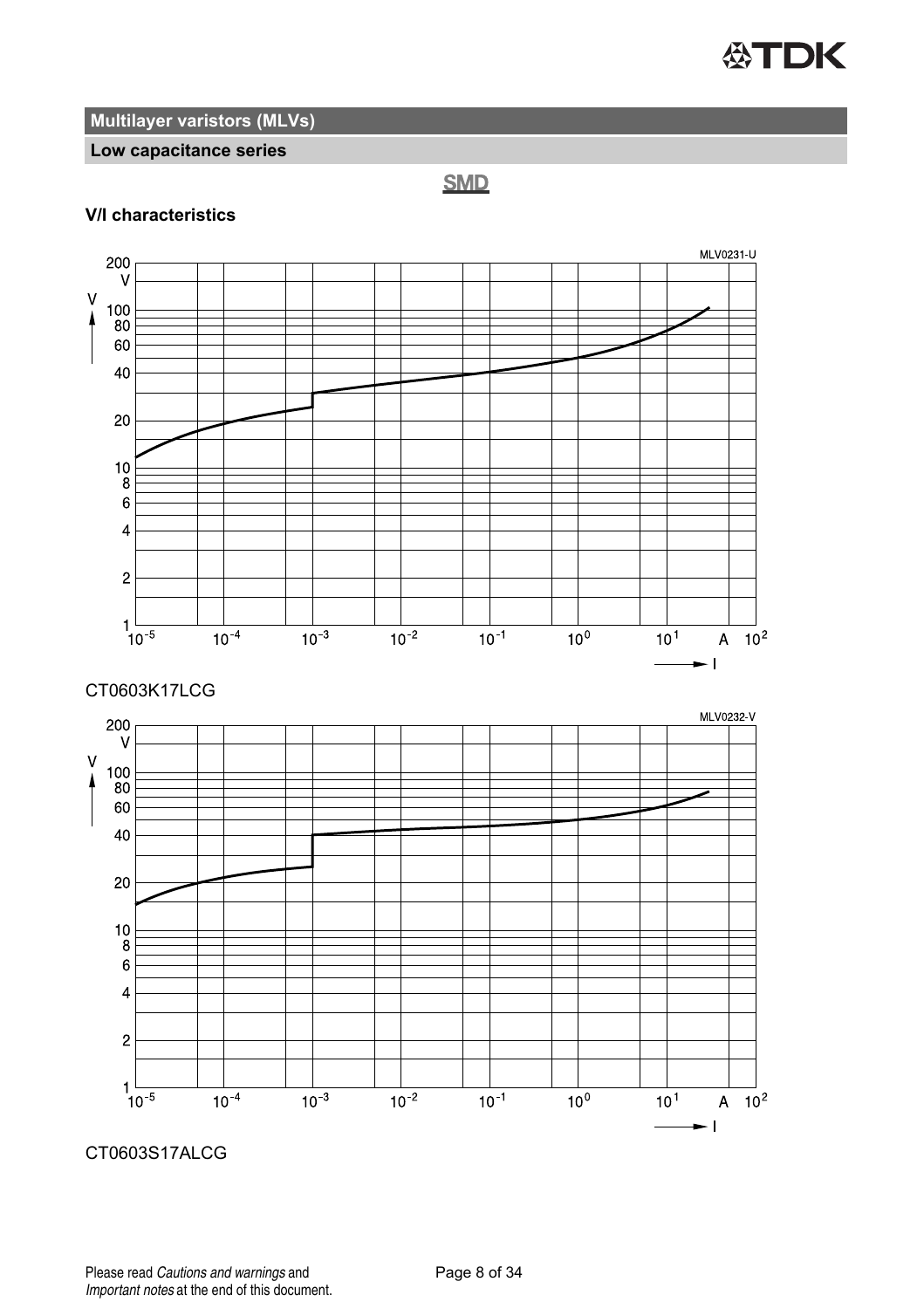

#### **Low capacitance series**

**SMD** 

#### **V/I characteristics**



#### CT0805K17LCG



CA04P2S17TLCG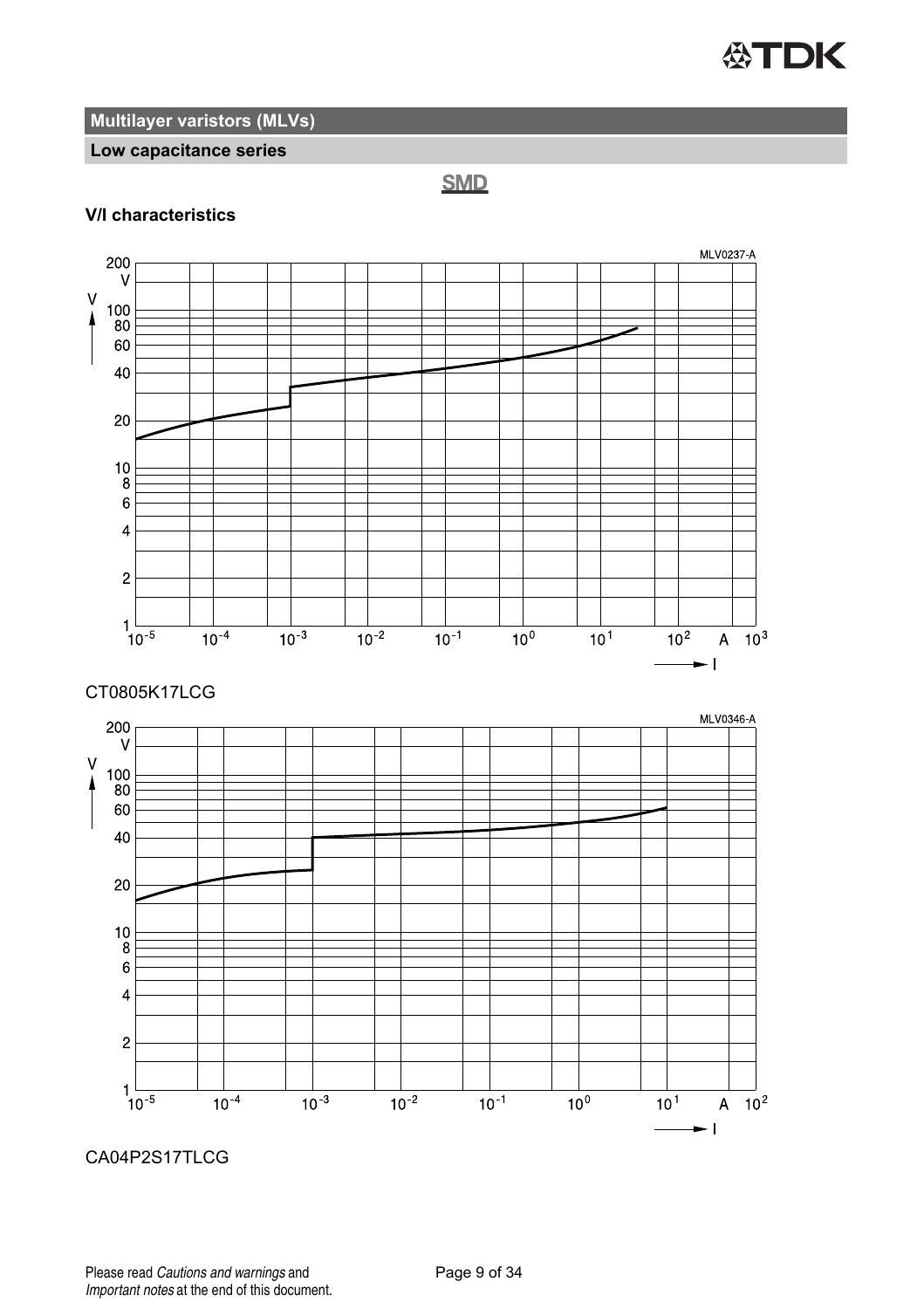

#### **Low capacitance series**

**SMD** 

### **V/I characteristics**



#### CA06P4S17TLCG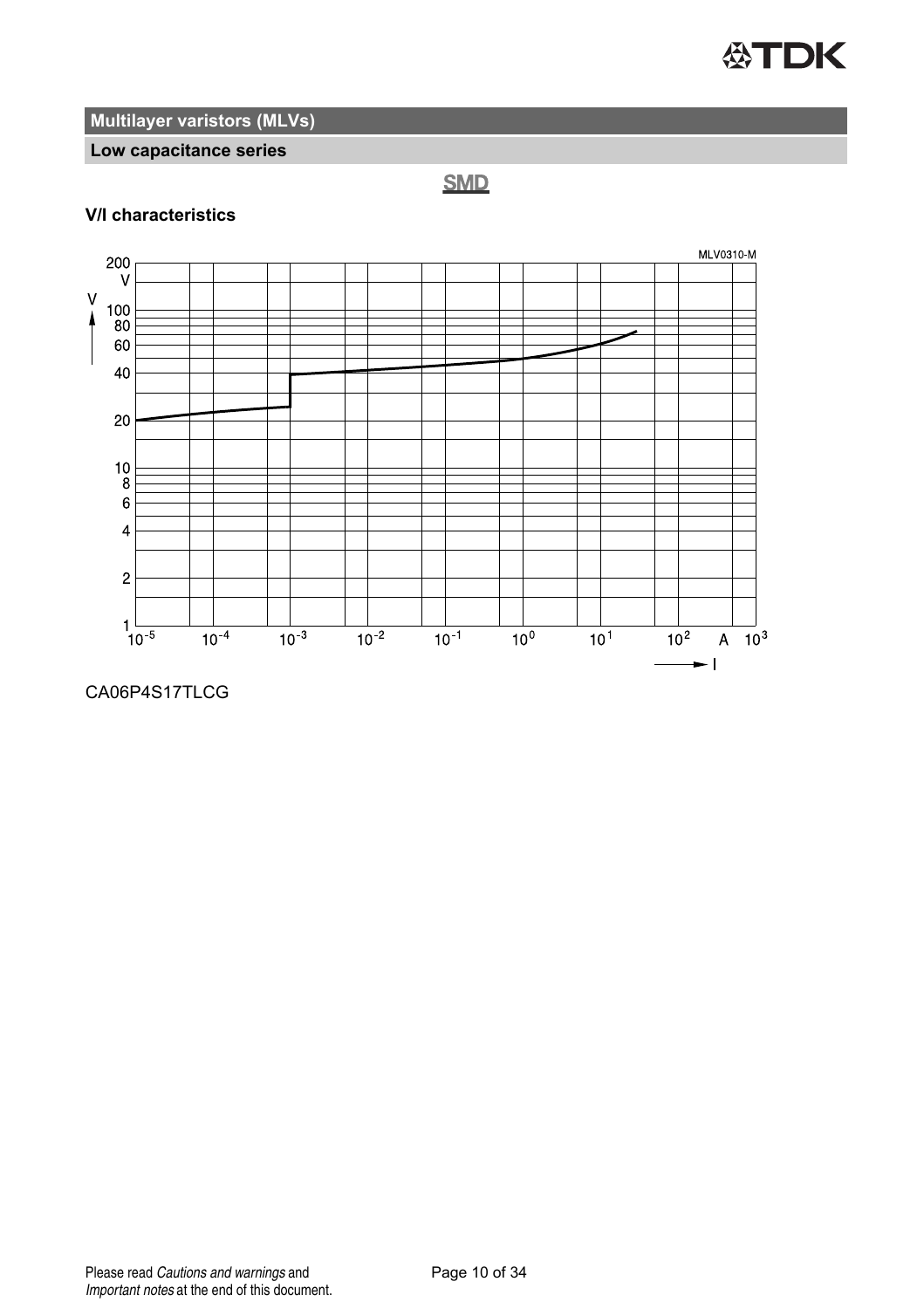

#### **Low capacitance series**

**SMD** 

#### **Derating curves**

Maximum surge current  $I_{\text{surge,max}}$  = f (t<sub>r</sub>, pulse train)

For explanation of the derating curves refer to "General technical information", chapter 2.7.2

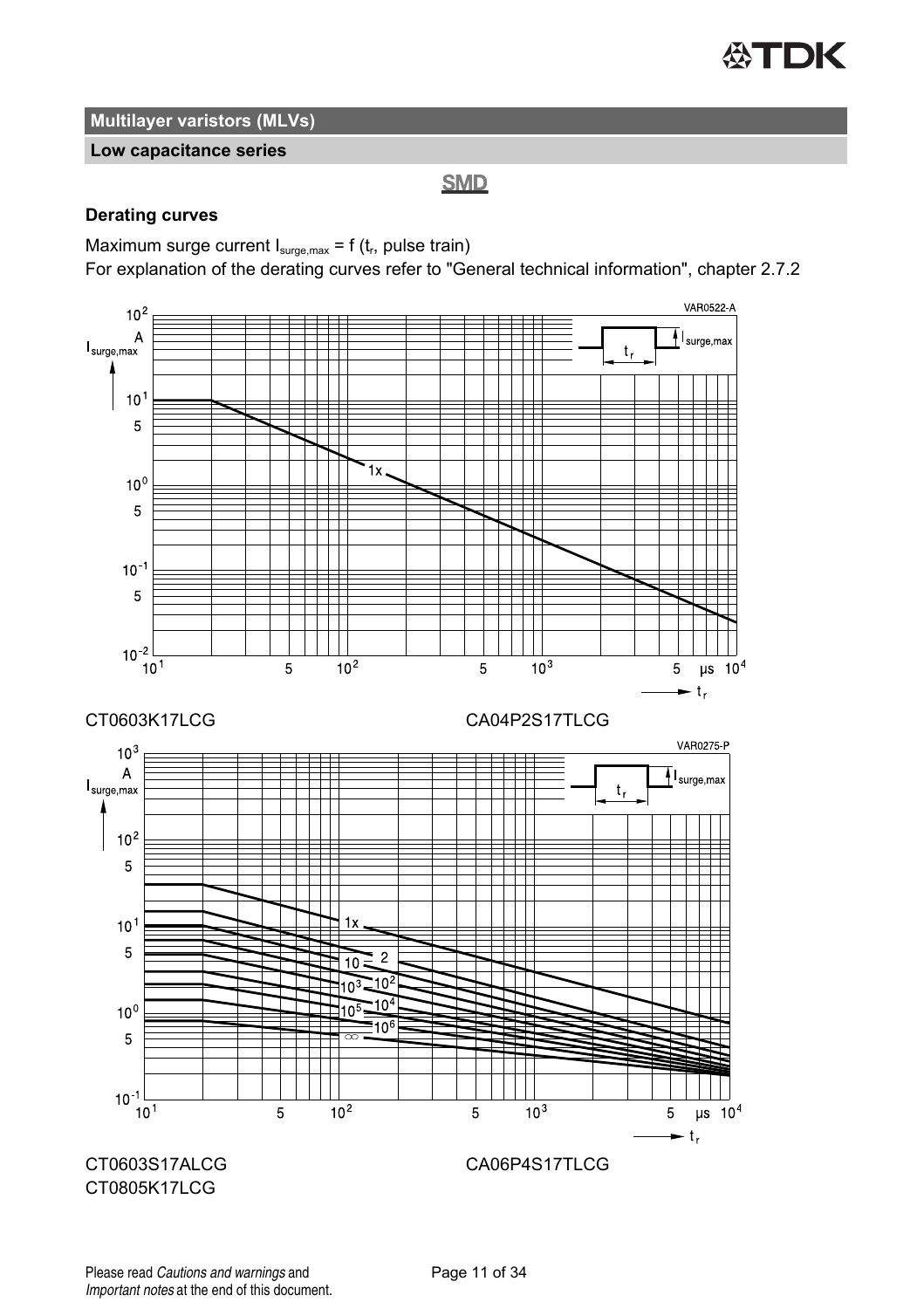

#### **Low capacitance series**

**SMD** 

#### **Taping and packing**

**1 Taping and packing for SMD components**

#### **1.1 Blister tape (the taping to IEC 60286-3)**



#### **Dimensions in mm**

|                |                     |               | 8-mm tape     |               | 12-mm tape    |               | 16-mm tape             |      |                        |                    |
|----------------|---------------------|---------------|---------------|---------------|---------------|---------------|------------------------|------|------------------------|--------------------|
|                | Case size (inch/mm) |               |               |               |               |               | Case size<br>(inch/mm) |      | Case size<br>(inch/mm) | Tolerance          |
|                |                     |               | 0508/<br>1220 | 0612/<br>1632 | 1012/<br>2532 |               |                        |      |                        |                    |
|                | 0603/<br>1608       | 0506/<br>1216 | 0805/<br>2012 | 1206/<br>3216 | 1210/<br>3225 | 1812/<br>4532 | 2220/<br>5750          | 3225 | 4032                   |                    |
| $A_0$          | $0.9 \pm 0.10$      | 1.50          | 1.60          | 1.90          | 2.80          | 3.50          | 5.10                   | 7.00 | 8.60                   | ±0.20              |
| $B_0$          | $1.75 \pm 0.10$     | 1.80          | 2.40          | 3.50          | 3.50          | 4.80          | 6.00                   | 8.70 | 10.60                  | ±0.20              |
| $K_0$          | 1.0                 | 0.80          |               | 1.80          |               |               | 2.60                   |      | 5.00                   | max.               |
| T              | 0.30                |               |               |               |               | 0.30          |                        | 0.30 | max.                   |                    |
| T <sub>2</sub> | 1.3                 | 1.20          |               | 2.50          |               |               | 3.50                   |      | 5.50                   | max.               |
| $D_0$          |                     |               | 1.50          |               |               |               | 1.50                   |      | 1.50                   | $+0.10/-0$         |
| $D_1$          |                     |               | 1.00          |               |               |               | 1.50                   |      | 1.50                   | min.               |
| $P_0$          |                     |               | 4.00          |               |               |               | 4.00                   |      | 4.00                   | ±0.10 <sup>1</sup> |
| P <sub>2</sub> | 2.00                |               |               |               |               |               | 2.00                   |      | 2.00                   | ±0.05              |
| $P_1$          | 4.00                |               |               |               |               | 8.00          |                        |      | 12.00                  | ±0.10              |
| W              | 8.00                |               |               |               |               |               | 12.00                  |      | 16.00                  | ±0.30              |
| E              | 1.75                |               |               |               |               |               | 1.75                   |      | 1.75                   | ±0.10              |
| F              |                     |               | 3.50          |               |               |               | 5.50                   |      | 7.50                   | ±0.05              |
| G              |                     |               | 0.75          |               |               |               | 0.75                   |      | 0.75                   | min.               |

1) ≤±0.2 mm over 10 sprocket holes.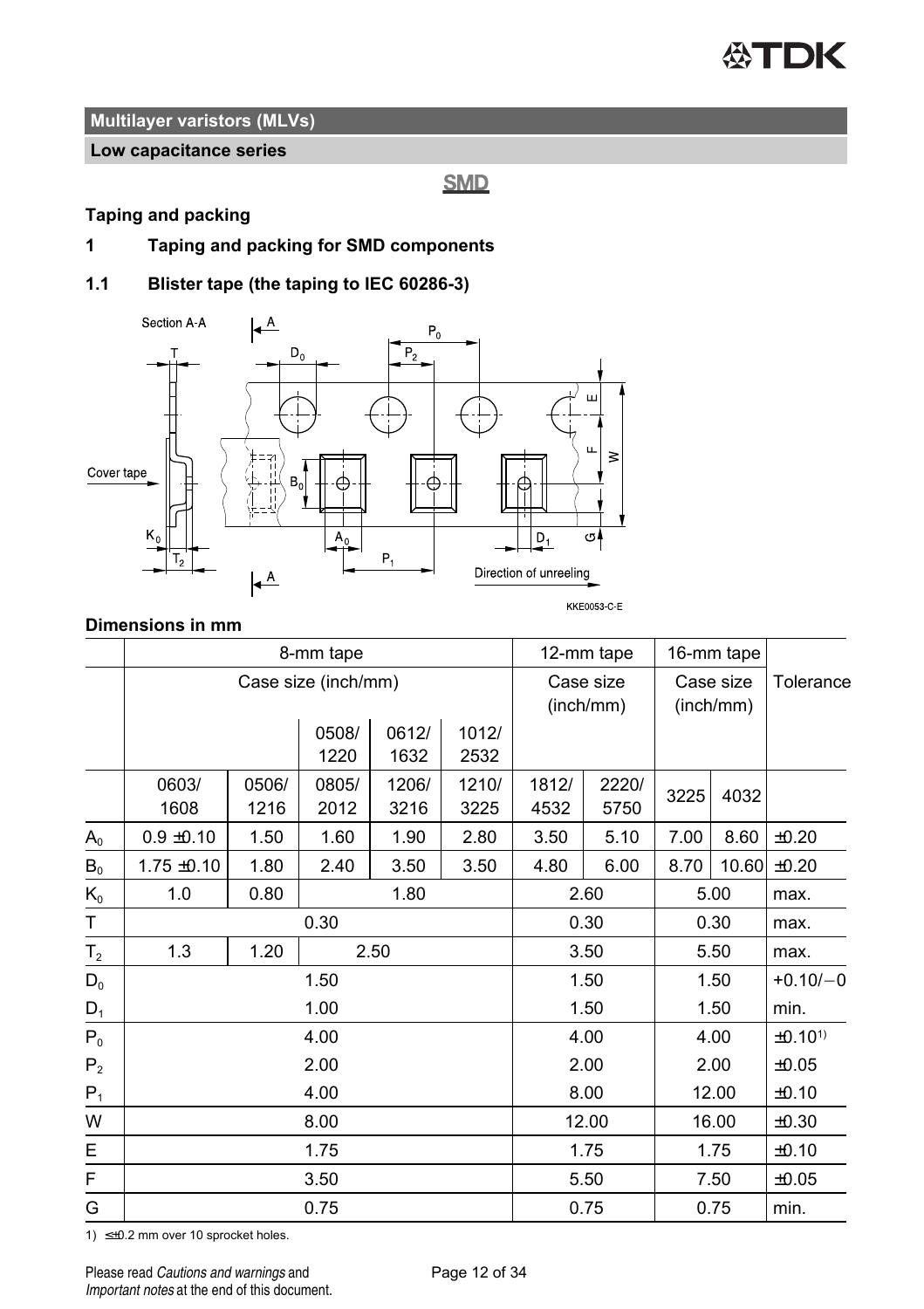

#### **Low capacitance series**

#### **SMD**

#### **Part orientation in tape pocket for blister tape**

For discrete chip, case sizes 0603, 0805, 1206, 1210, 1812 and 2220



because of unipolar component KKE0351-A-E



For array, case sizes 0612



For arrays 0506 and 1012 For filter array, case size 0508



#### **Additional taping information**

Reel material **Polystyrol** (PS) Tape material Polystyrol (PS) or Polycarbonat (PC) or PVC Tape break force min. 10 N Top cover tape strength min. 10 N Top cover tape peel force  $0.2$  to 0.6 N for 8-mm tape and 0.2 to 0.8 N for 12-mm tape at a peel speed of 300 mm/min Tape peel angle **Angle between top cover tape and the direction of feed**<br>during peel off: 165° to 180° Cavity play Each part rests in the cavity so that the angle between the part and cavity center line is no more than 20°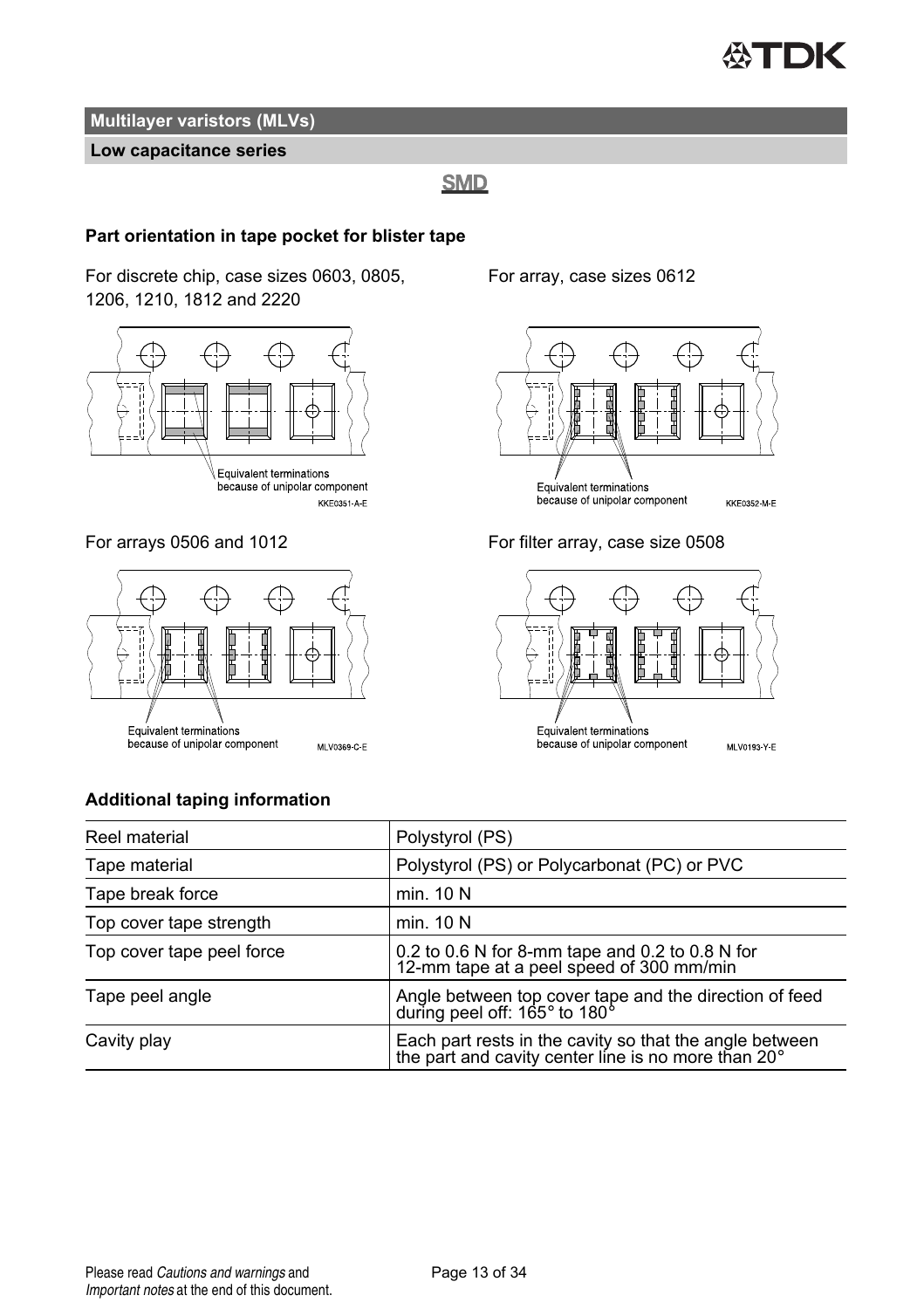

**Low capacitance series**

**SMD** 

### **1.2 Cardboard tape (taping to IEC 60286-3)**



**Dimensions in mm**

|                | 8-mm tape       |                                               |           |           |           |           |                    |
|----------------|-----------------|-----------------------------------------------|-----------|-----------|-----------|-----------|--------------------|
|                |                 | Case size<br>Case size (inch/mm)<br>(inch/mm) |           |           |           |           |                    |
|                | 0201/0603       | 0402/1005                                     | 0405/1012 | 0603/1608 | 1003/2508 | 0508/1220 |                    |
| $A_0$          | $0.38 + 0.05$   | 0.60                                          | 1.05      | 0.95      | 1.00      | 1.60      | $\pm 0.20$         |
| $B_0$          | $0.68 + 0.05$   | 1.15                                          | 1.60      | 1.80      | 2.85      | 2.40      | $\pm 0.20$         |
| Т              | $0.35 + 0.02$   | 0.60                                          | 0.75      | 0.95      | 1.00      | 0.95      | max.               |
| T <sub>2</sub> | $0.4$ min.      | 0.70                                          | 0.90      | 1.10      | 1.10      | 1.12      | max.               |
| $\mathsf{D}_0$ | $1.50 \pm 0.1$  |                                               |           | 1.50      |           | 1.50      | $+0.10/-0$         |
| $P_0$          |                 |                                               |           | 4.00      |           |           | ±0.10 <sup>2</sup> |
| P <sub>2</sub> |                 |                                               |           | 2.00      |           |           | $\pm 0.05$         |
| $P_1$          | $2.00 \pm 0.05$ | 2.00                                          | 4.00      | 4.00      | 4.00      | 4.00      | ±0.10              |
| W              | 8.00            |                                               |           |           |           |           | $\pm 0.30$         |
| E              | 1.75            |                                               |           |           |           |           | ±0.10              |
| F              | 3.50            |                                               |           |           |           |           | $\pm 0.05$         |
| G              | 1.35            |                                               |           | 0.75      |           |           | min.               |

2) ≤0.2 mm over 10 sprocket holes.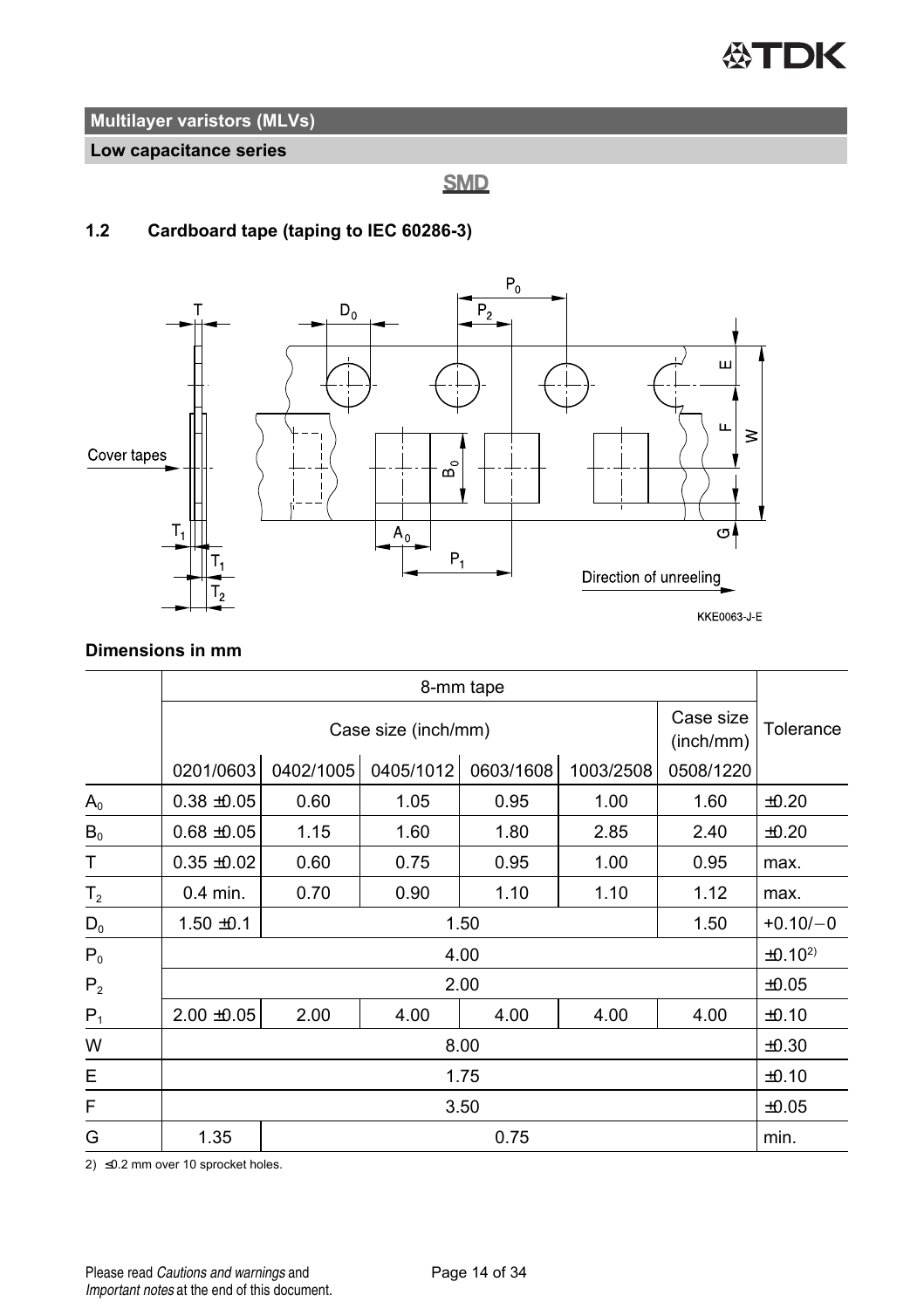

#### **Low capacitance series**

### **SMD**

#### **Part orientation in tape pocket for cardboard tape**

For discrete chip case sizes 0201, 0402, 0603 and 1003







#### For array case size 0405









#### **Additional taping information**

| Reel material             | Polystyrol (PS)                                                                                                      |
|---------------------------|----------------------------------------------------------------------------------------------------------------------|
| Tape material             | Cardboard                                                                                                            |
| Tape break force          | min. 10 N                                                                                                            |
| Top cover tape strength   | min. 10 N                                                                                                            |
| Top cover tape peel force | 0.1 to 0.65 N at a peel speed of 300 mm/min                                                                          |
| Tape peel angle           | Angle between top cover tape and the direction of feed<br>during peel off: 165° to 180°                              |
| Cavity play               | Each part rests in the cavity so that the angle between the part and cavity center line is no more than $20^{\circ}$ |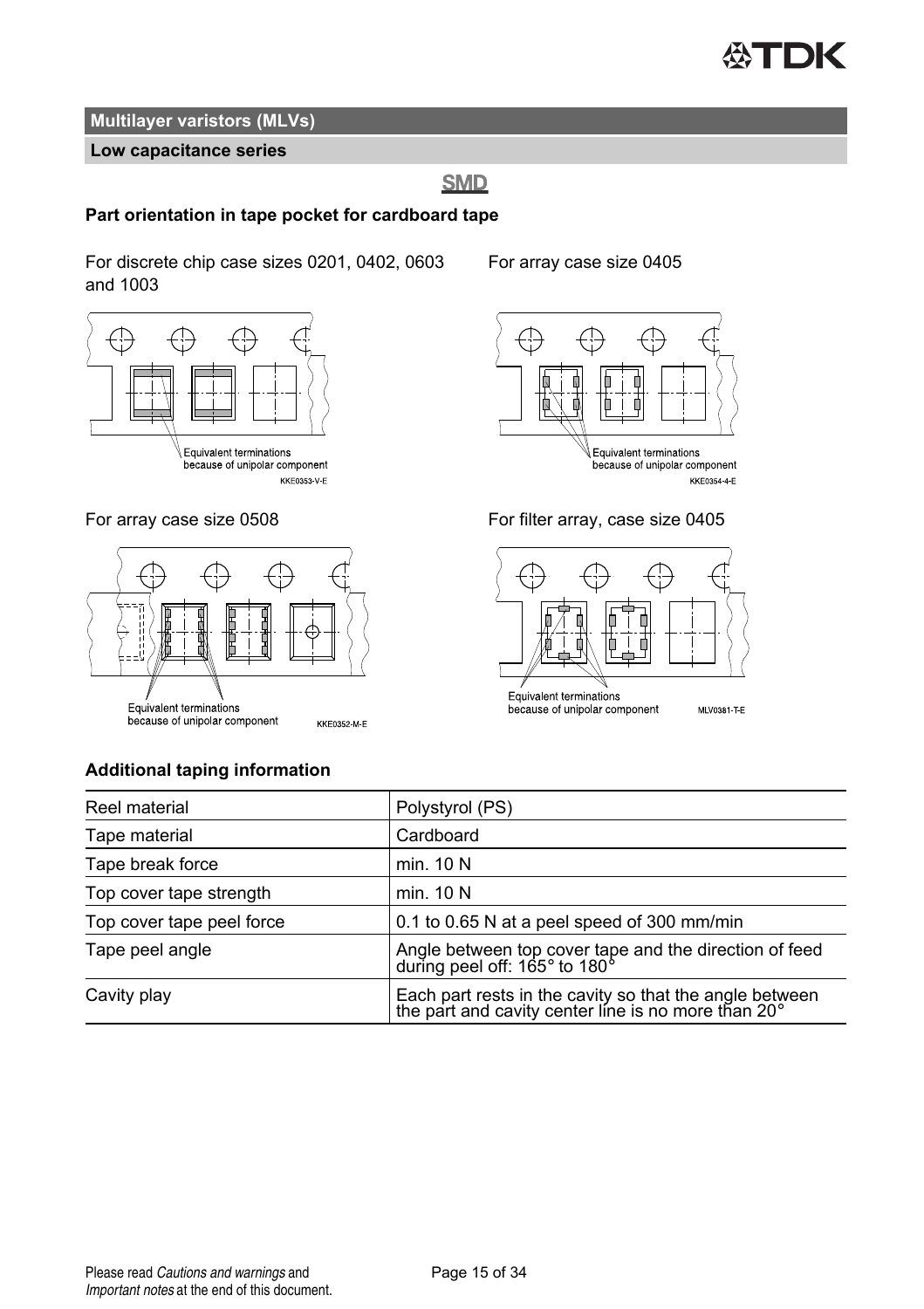

#### **Low capacitance series**

**SMD** 

#### **1.3 Reel packing**



#### **Dimensions in mm**

|                | 8-mm tape      |                | 12-mm tape      | 16-mm tape      |                 |
|----------------|----------------|----------------|-----------------|-----------------|-----------------|
|                | 180-mm reel    | 330-mm reel    | 180-mm reel     | 330-mm reel     | 330-mm reel     |
| A              | $180 - 3/10$   | $330 - 2.0$    | $180 - 3/10$    | $330 - 2.0$     | $330 - 2.0$     |
| $W_1$          | $8.4 + 1.5/-0$ | $8.4 + 1.5/-0$ | $12.4 + 1.5/-0$ | $12.4 + 1.5/-0$ | $16.4 + 1.5/-0$ |
| W <sub>2</sub> | 14.4 max.      | 14.4 max.      | 18.4 max.       | 18.4 max.       | 22.4 max.       |

### **Leader, trailer**

Tape end (Trailer)

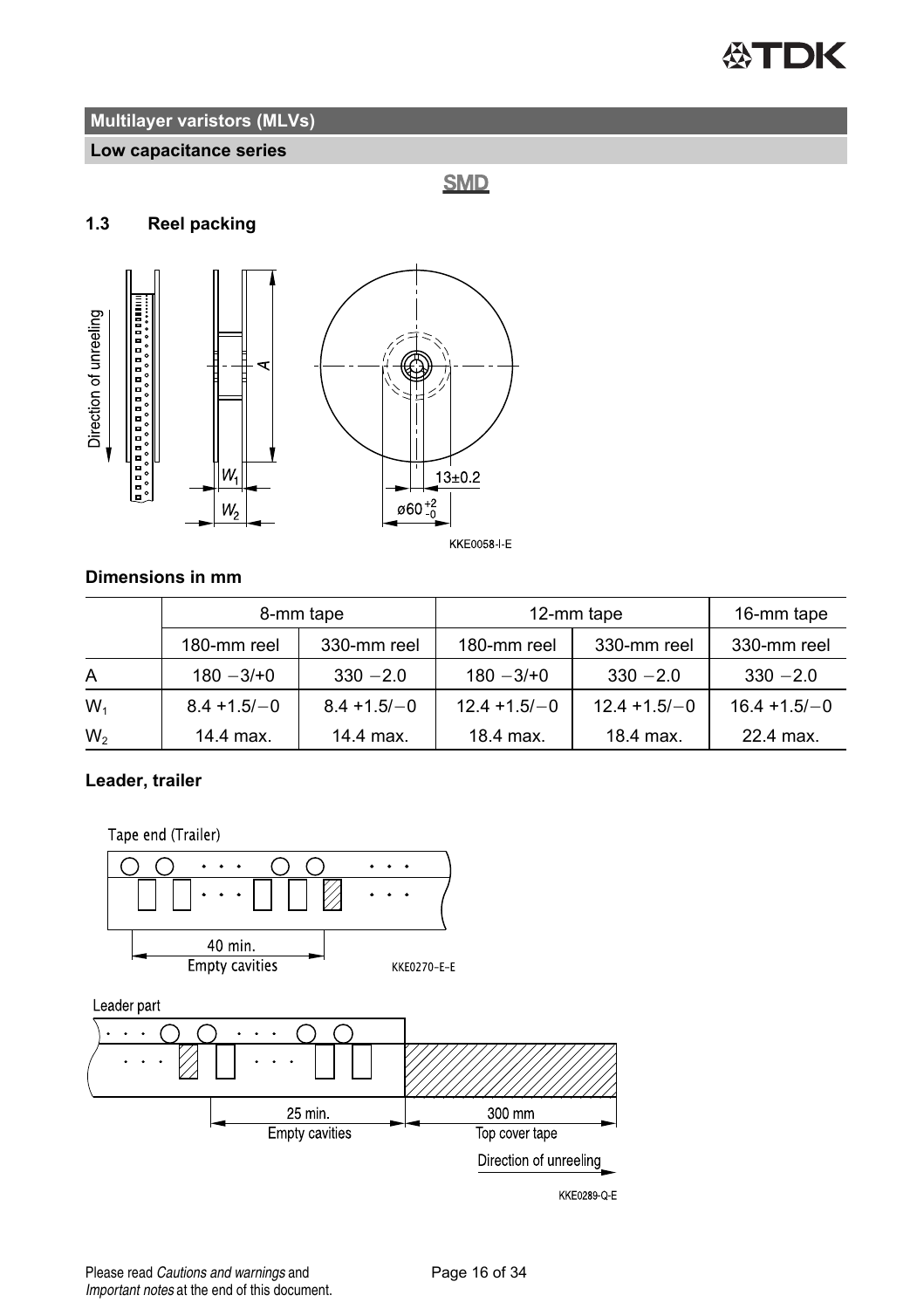**Low capacitance series**

**SMD** 

### **1.4 Packing units for discrete chip and array chip**

|           | i th                | П                        | $\circ$ $\circ$ $\circ$ $\circ$<br>$\Box$<br>П |                          | 330 mm                                              |
|-----------|---------------------|--------------------------|------------------------------------------------|--------------------------|-----------------------------------------------------|
| Case size | Chip thickness      | Cardboard tape           | <b>Blister tape</b>                            |                          | $\varnothing$ 180-mm reel $\varnothing$ 330-mm reel |
| inch/mm   | th                  | W                        | W                                              | pcs.                     | pcs.                                                |
| 0201/0603 | $0.33$ mm           | 8 mm                     |                                                | 15000                    |                                                     |
| 0402/1005 | $0.6$ mm            | 8 mm                     | $\equiv$                                       | 10000                    | $\equiv$                                            |
| 0405/1012 | $0.7$ mm            | 8 mm                     | $\equiv$                                       | 5000                     | $\overline{\phantom{0}}$                            |
| 0506/1216 | $0.5$ mm            |                          | 8 mm                                           | 4000                     | $\overline{\phantom{0}}$                            |
| 0508/1220 | $0.9$ mm            | 8 mm                     | 8 mm                                           | 4000                     |                                                     |
| 0603/1608 | $0.9$ mm            | 8 mm                     | $\overline{8}$ mm                              | 4000                     | 16000                                               |
| 0612/1632 | $0.9$ mm            | —                        | 8 mm                                           | 3000                     | -                                                   |
| 0805/2012 | $0.7$ mm            |                          | $8 \,\mathrm{mm}$                              | 3000                     |                                                     |
|           | $0.9$ mm            |                          | 8 mm                                           | 3000                     | 12000                                               |
|           | $1.3 \text{ mm}$    |                          | 8 mm                                           | 3000                     | $\overline{\phantom{0}}$                            |
| 1003/2508 | $0.9$ mm            | 8 mm                     |                                                | 4000                     |                                                     |
| 1012/2532 | $\overline{1.0}$ mm |                          | 8 mm                                           | 2000                     |                                                     |
| 1206/3216 | $0.9$ mm            |                          | 8 mm                                           | 3000                     |                                                     |
|           | $1.3 \text{ mm}$    |                          | 8 mm                                           | 3000                     |                                                     |
|           | $1.4 \text{ mm}$    |                          | 8 mm                                           | 2000                     |                                                     |
|           | $1.6 \text{ mm}$    |                          | 8 mm                                           | 2000                     |                                                     |
| 1210/3225 | $0.9$ mm            |                          | 8 mm                                           | 3000                     |                                                     |
|           | $1.3 \text{ mm}$    |                          | 8 mm                                           | 3000                     |                                                     |
|           | $1.4 \text{ mm}$    |                          | 8 mm                                           | 2000                     |                                                     |
|           | $1.6 \text{ mm}$    |                          | 8 mm                                           | 2000                     |                                                     |
| 1812/4532 | $\overline{1.3}$ mm |                          | $12 \text{ mm}$                                | 1500                     |                                                     |
|           | $1.4 \text{ mm}$    |                          | $12 \text{ mm}$                                | 1000                     | $\overline{\phantom{0}}$                            |
|           | 1.6 mm              |                          | $12 \text{ mm}$                                |                          | 4000                                                |
|           | $2.3 \text{ mm}$    |                          | 12 mm                                          |                          | 3000                                                |
| 2220/5750 | $1.3 \text{ mm}$    |                          | $12 \text{ mm}$                                | 1500                     | $\overline{\phantom{0}}$                            |
|           | $1.4 \text{ mm}$    |                          | $12 \text{ mm}$                                | 1000                     |                                                     |
|           | $2.0$ mm            |                          | $12 \text{ mm}$                                |                          | 3000                                                |
|           | $2.3 \text{ mm}$    |                          | $12 \text{ mm}$                                | $\equiv$                 | 3000                                                |
| 3225      | $3.2 \text{ mm}$    |                          | $16 \text{ mm}$                                | $\overline{\phantom{0}}$ | 1000                                                |
|           | $4.5$ mm            | $\overline{\phantom{0}}$ | $16 \text{ mm}$                                | $\overline{\phantom{0}}$ | 1000                                                |
| 4032      | $3.2 \text{ mm}$    |                          | $16 \text{ mm}$                                | $\overline{\phantom{0}}$ | 1000                                                |
|           | 4.5 mm              |                          | $16 \text{ mm}$                                | $\overline{\phantom{0}}$ | 1000                                                |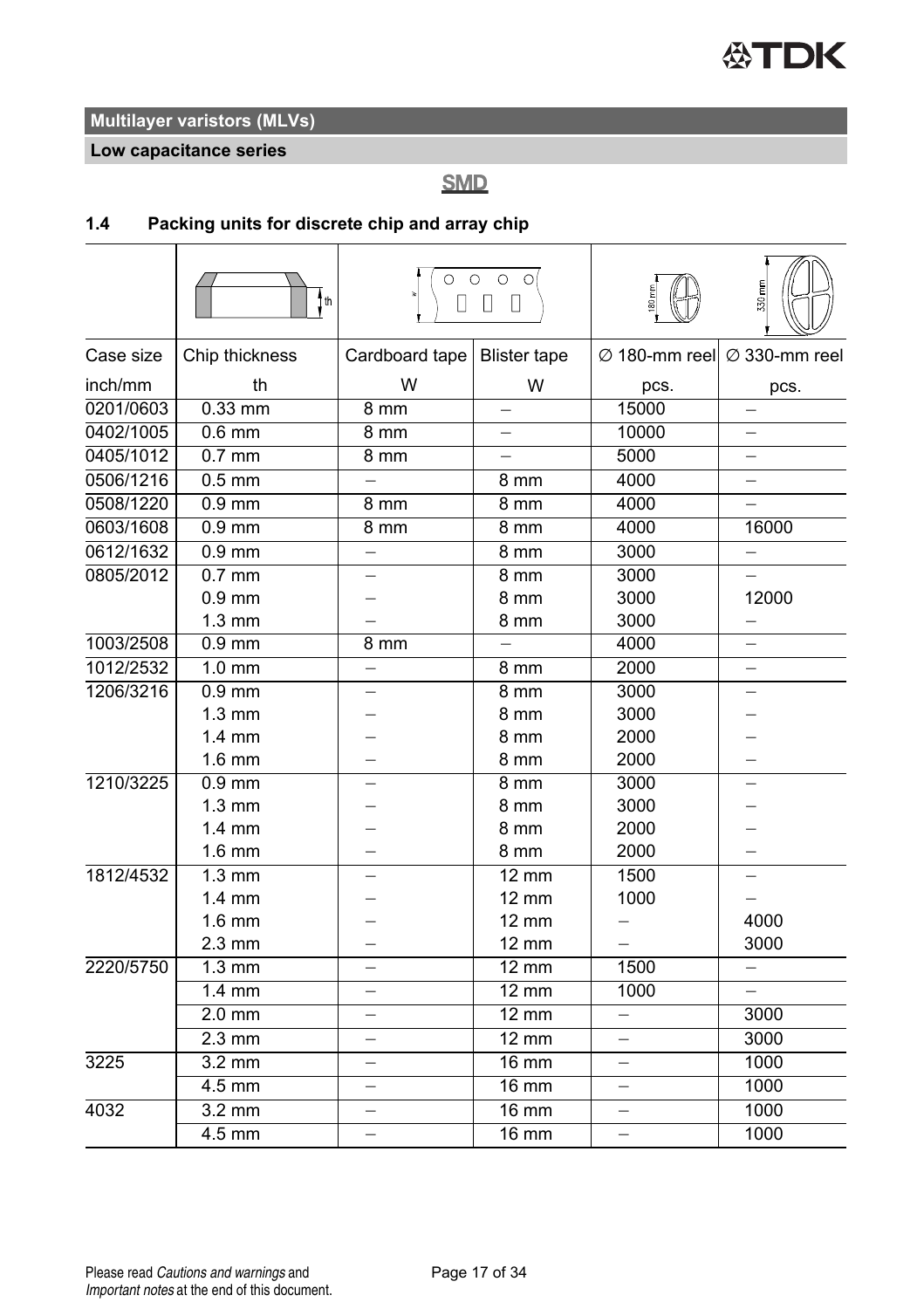

**Low capacitance series**

### **SMD**

#### **2 Delivery mode for leaded SHCV varistors**

Standard delivery mode for SHCV types is bulk. Alternative taping modes (AMMO pack or taped on reel) are available upon request.

Packing units for:

| Type            | Pieces |  |  |
|-----------------|--------|--|--|
| SR <sub>6</sub> | 2000   |  |  |
| <b>SR1/SR2</b>  | 1000   |  |  |

For types not listed in this data book please contact EPCOS.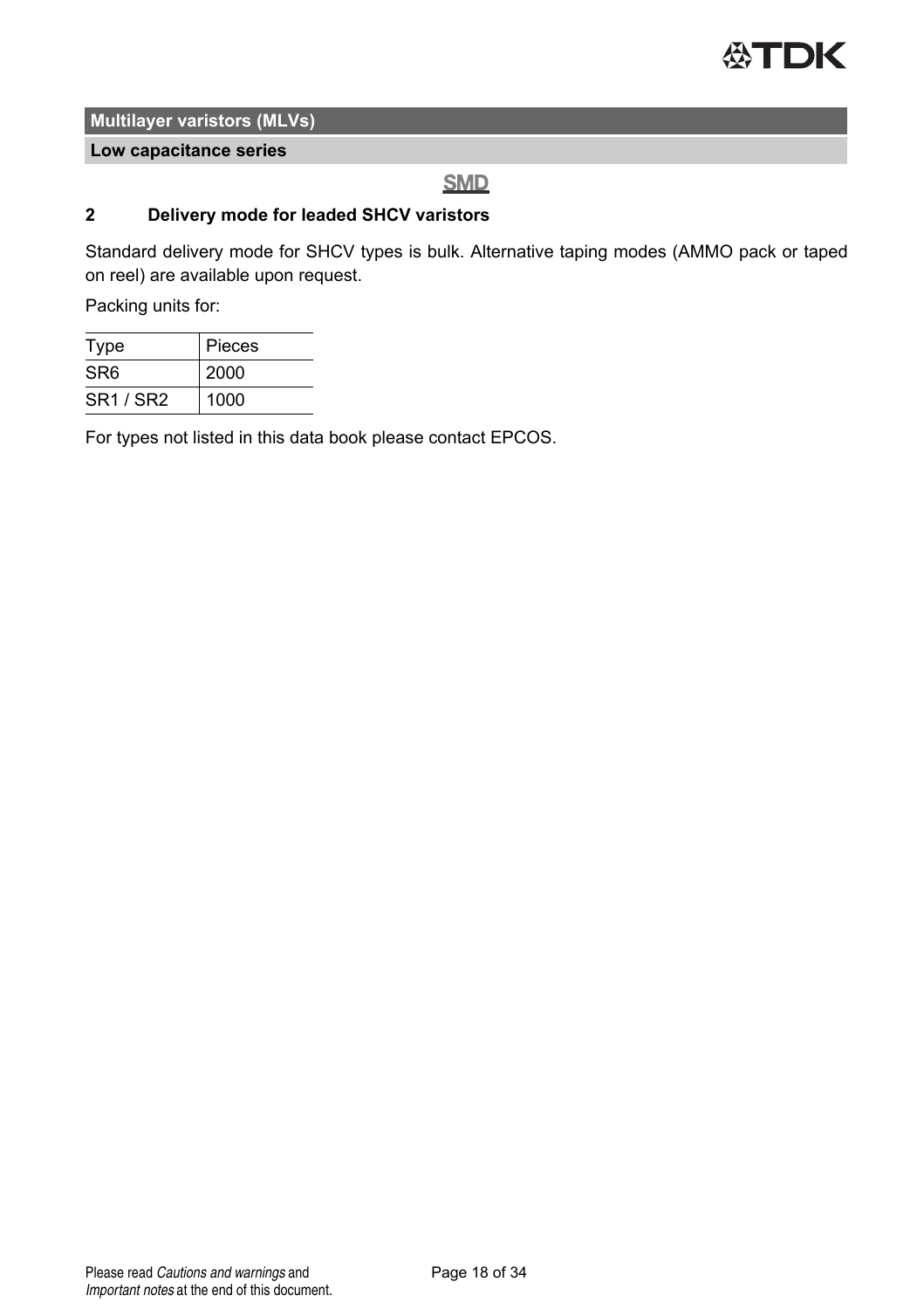

**Low capacitance series**

**SMD** 

#### **Soldering directions**

#### **1 Terminations**

#### **1.1 Nickel barrier termination**

The nickel barrier layer of the silver/nickel/tin termination prevents leaching of the silver base metallization layer. This allows great flexibility in the selection of soldering parameters. The tin prevents the nickel layer from oxidizing and thus ensures better wetting by the solder. The nickel barrier termination is suitable for all commonly-used soldering methods.



KKF0484 W F

Multilayer CTVS: Structure of nickel barrier termination

#### **1.2 Silver-palladium termination**

Silver-palladium terminations are used for the large case sizes 1812 and 2220 and for chips intended for conductive adhesion. This metallization improves the resistance of large chips to thermal shock.

In case of conductive adhesion, the silver-palladium metallization reduces susceptibility to corrosion. Silver-palladium termination can be used for smaller case sizes (only chip) for hybrid applications as well. The silver-palladium termination is not approved for lead-free soldering.



Multilayer varistor: Structure of silver-palladium termination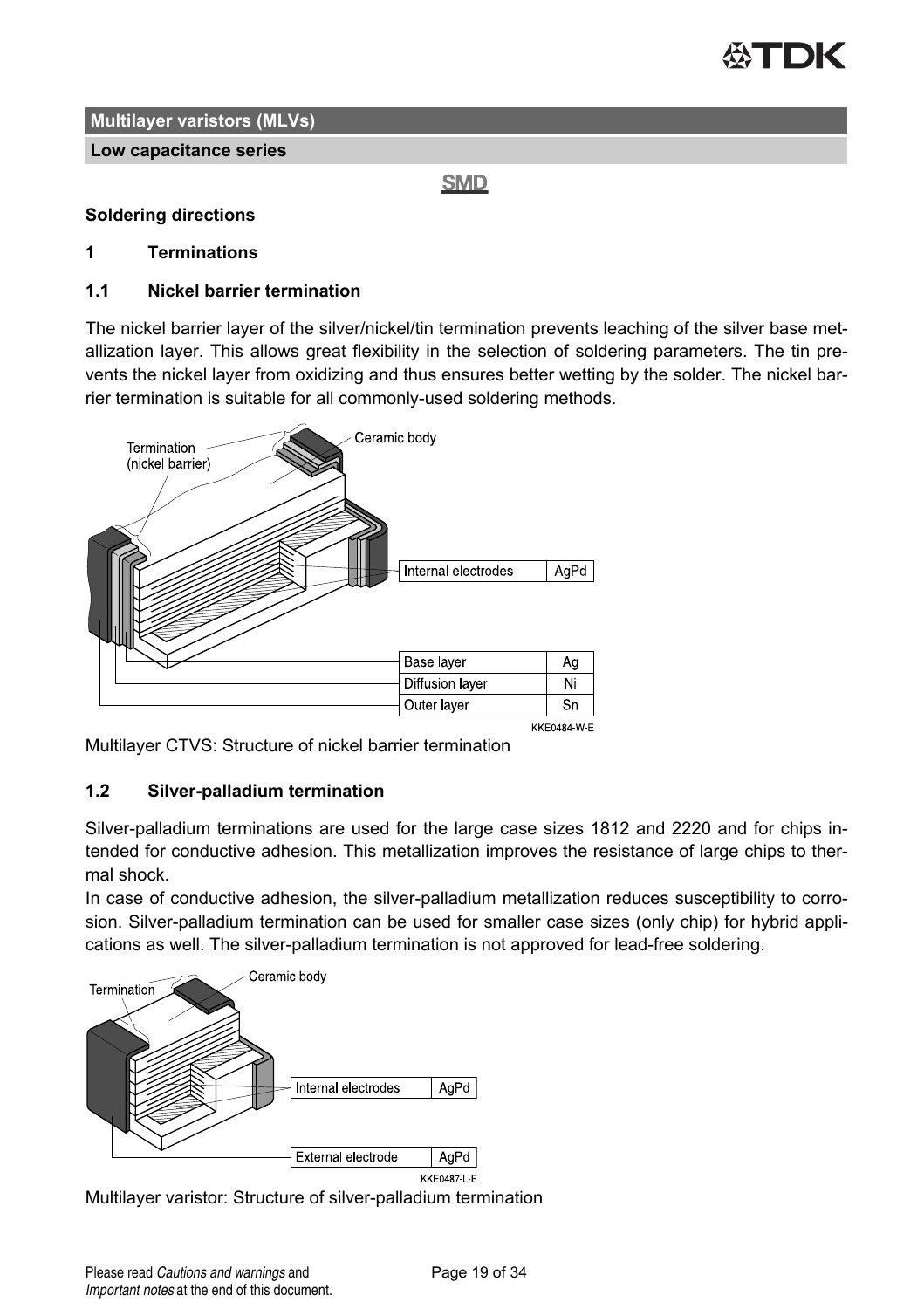

**Low capacitance series**

**SMD** 

#### **1.3 Silver-platinum termination**

Silver-platinum terminations are mainly used for the large case sizes 1812 and 2220. The silverplatinum termination is approved for reflow soldering, SnPb soldering and lead-free soldering with a silver containing solder paste. In case of SnPb soldering, a solder paste Sn62Pb36Ag2 is recommended. For lead-free reflow soldering, a solder paste SAC, e.g. Sn95.5Ag3.8Cu0.7, is recommended.



Multilayer varistor: Structure of silver-platinum termination

### **2 Recommended soldering temperature profiles**

#### **2.1 Reflow soldering temperature profile**

#### **Recommended temperature characteristic for reflow soldering following JEDEC J-STD-020D**



Please read Cautions and warnings and <br>
Page 20 of 34 Important notes at the end of this document.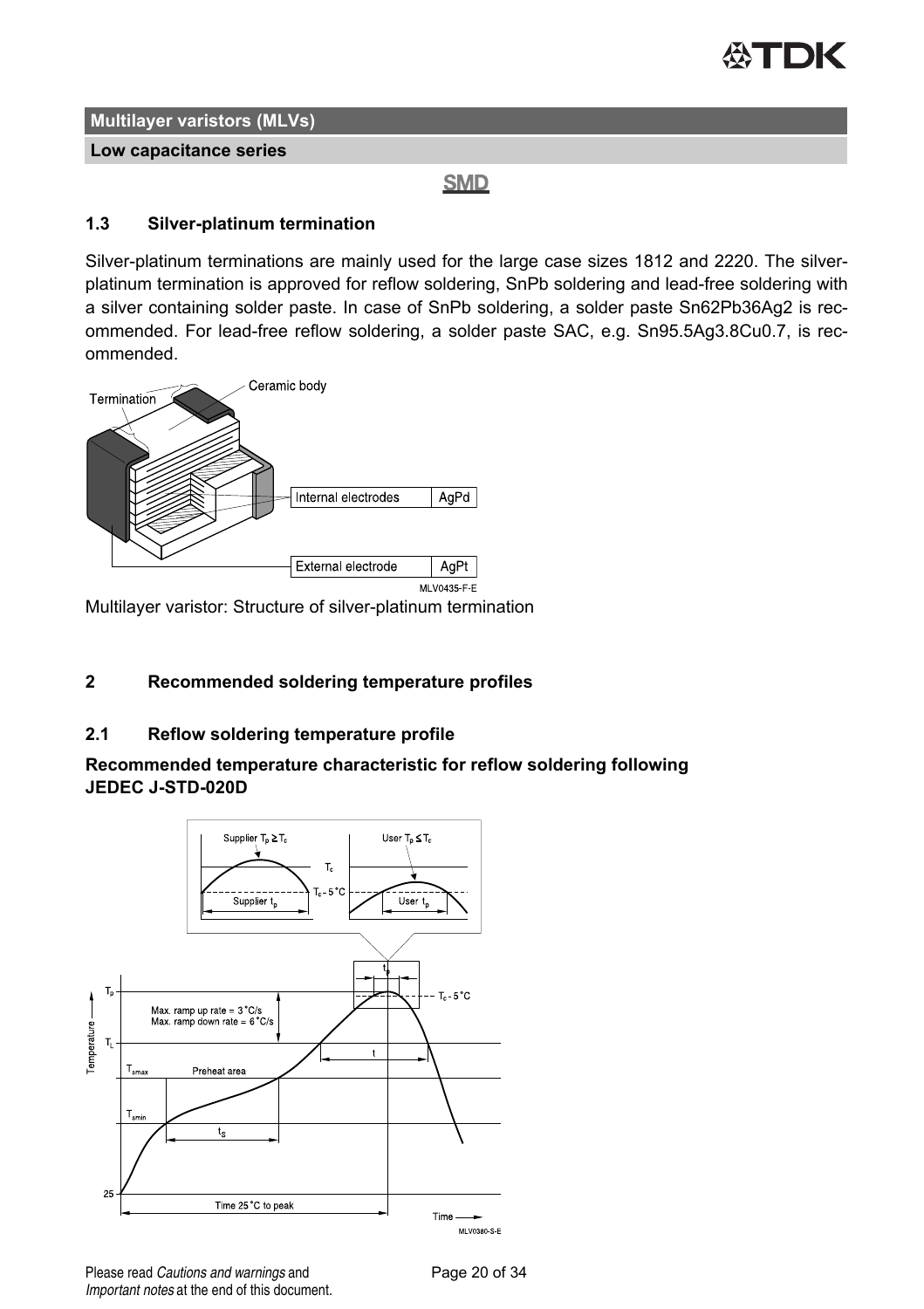#### **Low capacitance series**

### **SMD**

| <b>Profile feature</b>                                                        |                                                                  | Sn-Pb eutectic assembly | Pb-free assembly             |
|-------------------------------------------------------------------------------|------------------------------------------------------------------|-------------------------|------------------------------|
| Preheat and soak                                                              |                                                                  |                         |                              |
| - Temperature min                                                             | ${\mathsf T}_{\textsf{smin}}$                                    | 100 °C                  | 150 $\degree$ C              |
| - Temperature max                                                             | $T_{\sf smax}$                                                   | 150 °C                  | 200 °C                       |
| - Time                                                                        | $\mathfrak{t}_{\mathsf{smin}}$ to $\mathfrak{t}_{\mathsf{smax}}$ | 60120s                  | 60180s                       |
| Average ramp-up rate                                                          | $T_{\rm smax}$ to $T_{\rm n}$                                    | $3^{\circ}$ C/s max.    | $3^{\circ}$ C/s max.         |
| Liquidous temperature                                                         | T,                                                               | 183 °C                  | 217 $\degree$ C              |
| Time at liquidous                                                             | t,                                                               | 60150s                  | 60150s                       |
| Peak package body temperature                                                 | $T_p$ <sup>1)</sup>                                              | $220 °C  235 °C^2$      | 245 °C  260 °C <sup>2)</sup> |
| Time $(t_P)^3$ within 5 °C of specified<br>classification temperature $(T_c)$ |                                                                  | $20 s^{3}$              | $30 s^{3}$                   |
| Average ramp-down rate                                                        | $T_{p}$ to $T_{\text{smax}}$                                     | $6 °C/s$ max.           | $6^{\circ}$ C/s max.         |
| Time 25 °C to peak temperature                                                |                                                                  | maximum 6 min           | maximum 8 min                |

1) Tolerance for peak profile temperature  $(T_P)$  is defined as a supplier minimum and a user maximum.

2) Depending on package thickness. For details please refer to JEDEC J-STD-020D.

3) Tolerance for time at peak profile temperature  $(t_P)$  is defined as a supplier minimum and a user maximum.

**Note:** All temperatures refer to topside of the package, measured on the package body surface. Number of reflow cycles: 3

#### **2.2 Wave soldering temperature profile**

Temperature characteristics at component terminal with dual-wave soldering



Please read Cautions and warnings and <br>
Page 21 of 34 Important notes at the end of this document.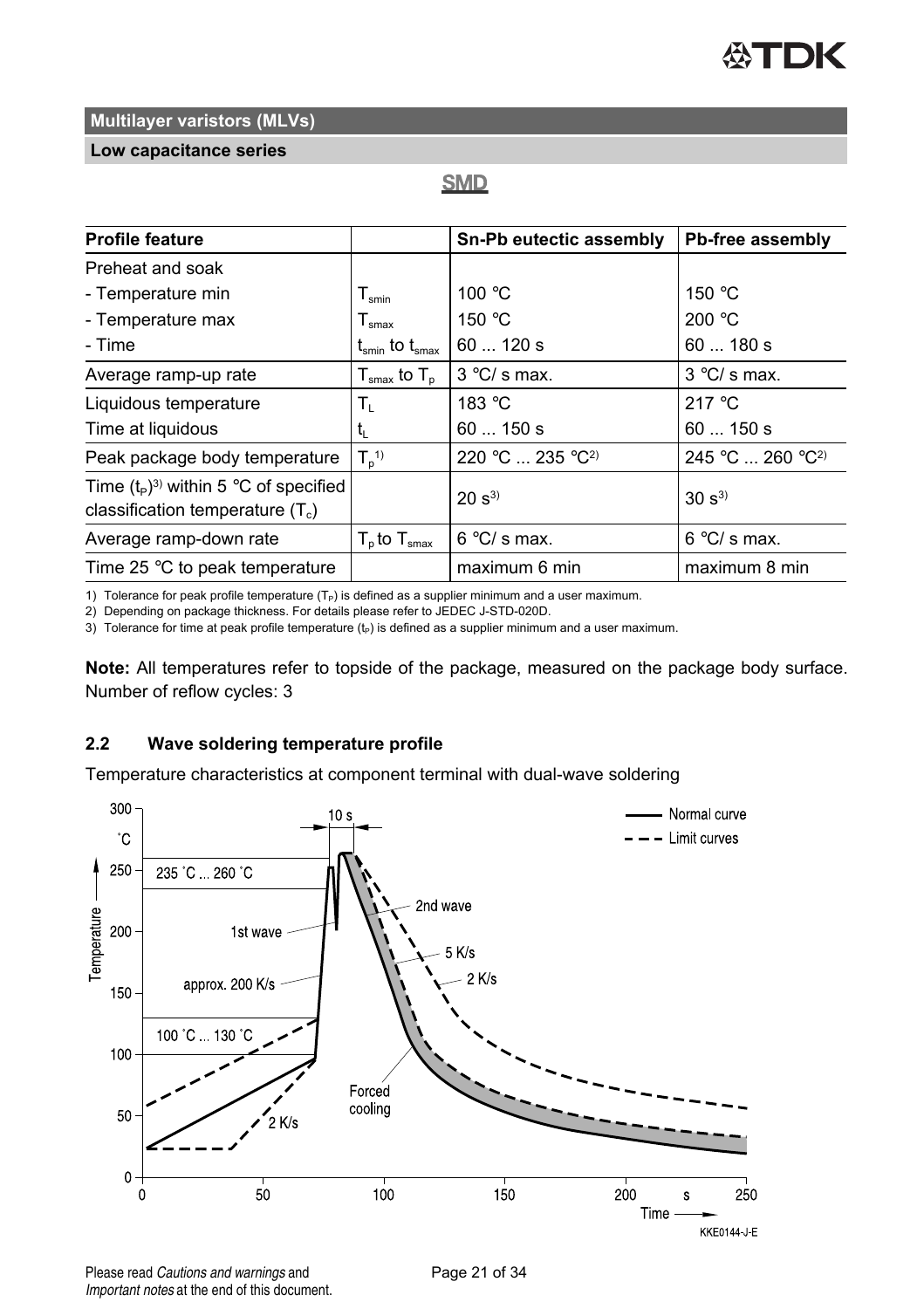

#### **Low capacitance series**

#### **SMD**

#### **2.3 Lead-free soldering processes**

EPCOS multilayer CTVS with AgNiSn termination are designed for the requirements of lead-free soldering processes only.

Soldering temperature profiles to JEDEC J-STD-020D, IEC 60068-2-58 and ZVEI recommendations.

#### **3 Recommended soldering methods - type-specific releases by EPCOS**

#### **3.1 Overview**

|                        |            | Reflow soldering |           | Wave soldering |           |
|------------------------|------------|------------------|-----------|----------------|-----------|
| Type                   | Case size  | SnPb             | Lead-free | SnPb           | Lead-free |
| $CT_{}/CD_{}$          | 0201/0402  | Approved         | Approved  | No             | No        |
| $CT_{}/CD_{}$          | 0603  2220 | Approved         | Approved  | Approved       | Approved  |
| CN                     | 0603  2220 | Approved         | No        | Approved       | No        |
| $CN$ $K2$              | 1812, 2220 | Approved         | Approved  | No             | No        |
| Arrays                 | 0405  1012 | Approved         | Approved  | No             | No        |
| <b>ESD/EMI filters</b> | 0405, 0508 | Approved         | Approved  | No             | No        |
| CU                     | 3225, 4032 | Approved         | Approved  | Approved       | Approved  |
| <b>SHCV</b>            |            | No               | No        | Approved       | Approved  |

#### **3.2 Nickel barrier and AgPt terminated multilayer CTVS**

All EPCOS MLVs with nickel barrier and AgPt termination are suitable and fully qualiyfied for leadfree soldering. The nickel barrier layer is 100% matte tin-plated.

#### **3.3 Silver-palladium terminated MLVs**

AgPd-terminated MLVs are mainly designed for conductive adhesion technology on hybrid material. Additionally MLVs with AgPd termination are suitable for reflow and wave soldering with SnPb solder.

#### **Note:**

Lead-free soldering is not approved for MLVs with AgPd termination.

#### **3.4 Silver-platinum terminated MLVs**

The silver-platinum termination is approved for reflow soldering, SnPb soldering and lead-free with a silver containing solder paste. In case of SnPb soldering, a solder paste Sn62Pb36Ag2 is recommended. For lead-free reflow soldering, a solder paste SAC, e.g. Sn95.5Ag3.8Cu0.7, is recommended.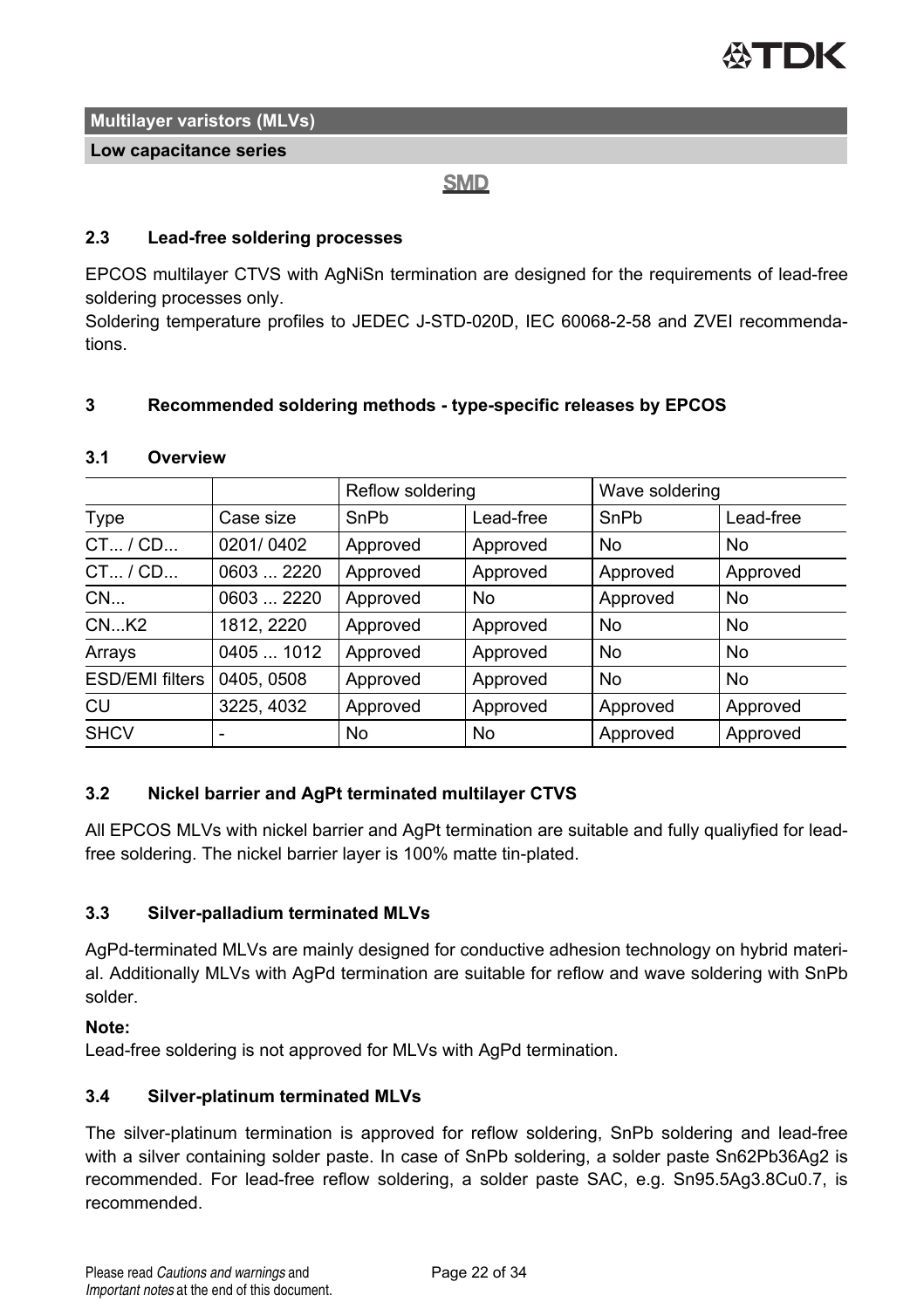

#### **Low capacitance series**

**SMD** 

#### **3.5 Tinned copper alloy**

All EPCOS CU types with tinned termination are approved for lead-free and SnPb soldering.

#### **3.6 Tinned iron wire**

All EPCOS SHCV types with tinned termination are approved for lead-free and SnPb soldering.

#### **4 Solder joint profiles / solder quantity**

#### **4.1 Nickel barrier termination**

If the meniscus height is too low, that means the solder quantity is too low, the solder joint may break, i.e. the component becomes detached from the joint. This problem is sometimes interpreted as leaching of the external terminations.

If the solder meniscus is too high, i.e. the solder quantity is too large, the vise effect may occur. As the solder cools down, the solder contracts in the direction of the component. If there is too much solder on the component, it has no leeway to evade the stress and may break, as in a vise.

The figures below show good and poor solder joints for dual-wave and infrared soldering.

#### **4.1.1 Solder joint profiles for nickel barrier termination - dual-wave soldering**





Too much solder Pad geometry too large, not soldered in preferred direction **KKE0288 H E** 

Good and poor solder joints caused by amount of solder in dual-wave soldering.

**4.1.2 Solder joint profiles for nickel barrier termination / silver-palladium / silver-platinum termination - reflow soldering**





Too much solder Pad geometry too large

**KKE0071 A E**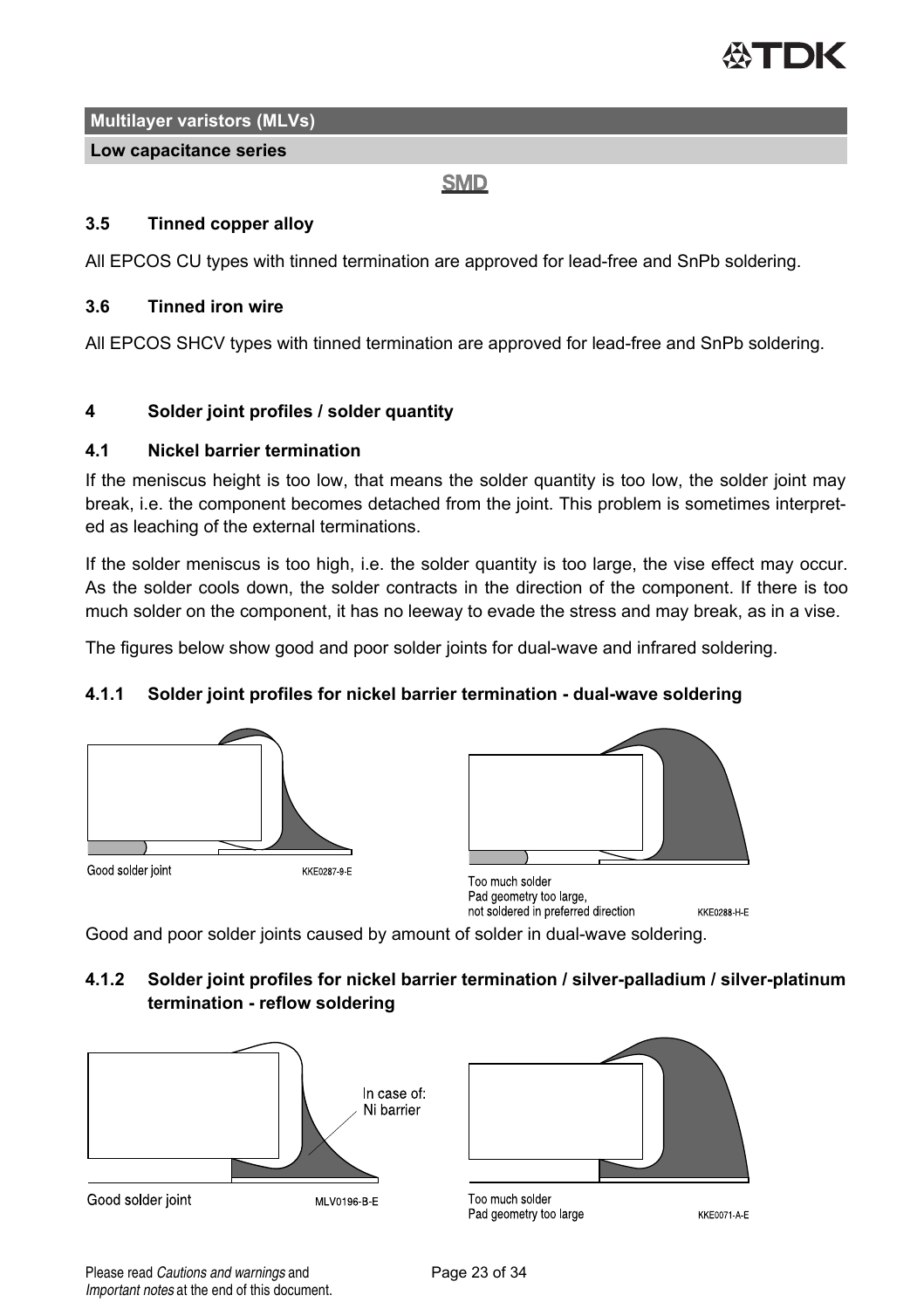## **Multilayer varistors (MLVs) Low capacitance series SMD** In case of: AaPd/AaPt Ni-Barrier Good solder joint KKE0070-2-E Poor wetting **KKF0072 LF**

Good and poor solder joints caused by amount of solder in reflow soldering.

### **5 Conductive adhesion**



Attaching surface-mounted devices (SMDs) with electrically conductive adhesives is a commercially attractive method of component connection to supplement or even replace conventional soldering methods.

Electrically conductive adhesives consist of a non-conductive plastic (epoxy resin, polyimide or silicon) in which electrically conductive metal particles (gold, silver, palladium, nickel, etc) are embedded. Electrical conduction is effected by contact between the metal particles.

Adhesion is particularly suitable for meeting the demands of hybrid technology. The adhesives can be deposited ready for production requirements by screen printing, stamping or by dispensers. As shown in the following table, conductive adhesion involves two work operations fewer than soldering.

| <b>Reflow soldering</b>   | <b>Wave soldering</b> | <b>Conductive adhesion</b>       |
|---------------------------|-----------------------|----------------------------------|
| Screen-print solder paste | Apply glue dot        | Screen-print conductive adhesive |
| Mount SMD                 | Mount SMD             | Mount SMD                        |
| Predry solder paste       | Cure glue             | Cure adhesive                    |
| Reflow soldering          | Wave soldering        | Inspect                          |
| Wash                      | Wash                  |                                  |
| Inspect                   | Inspect               |                                  |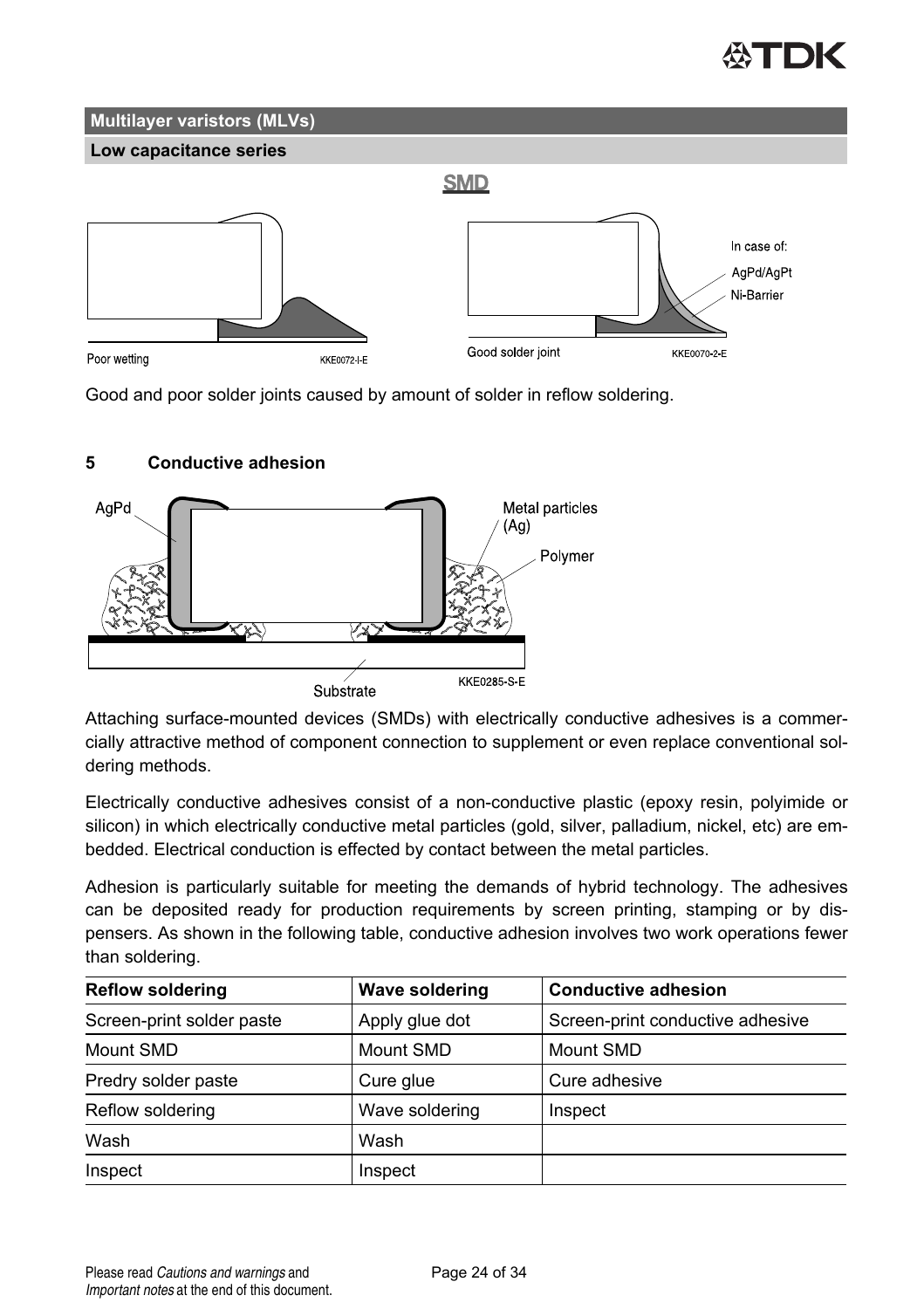#### **Low capacitance series**

### **SMD**

A further advantage of adhesion is that the components are subjected to virtually no temperature shock at all. The curing temperatures of the adhesives are between 120 °C and 180 °C, typical curing times are between 30 minutes and one hour.

The bending strength of glued chips is, in comparison with that of soldered chips, higher by a factor of at least 2, as is to be expected due to the elasticity of the glued joints.

The lower conductivity of conductive adhesive may lead to higher contact resistance and thus result in electrical data different to those of soldered components. Users must pay special attention to this in RF applications.

| 6 | <b>Solderability tests</b> |  |
|---|----------------------------|--|
|---|----------------------------|--|

| Test                                                                                  | Standard                 | <b>Test conditions</b><br>Sn-Pb soldering                                                                                          | <b>Test conditions</b><br>Pb-free soldering                                                                                                          | Criteria/ test results                                                                           |
|---------------------------------------------------------------------------------------|--------------------------|------------------------------------------------------------------------------------------------------------------------------------|------------------------------------------------------------------------------------------------------------------------------------------------------|--------------------------------------------------------------------------------------------------|
| Wettability                                                                           | IFC.<br>60068-2-58       | Immersion in<br>60/40 SnPb solder<br>using non-activated<br>flux at $215 \pm 3$ °C<br>for $3 \pm 0.3$ s                            | Immersion in<br>Sn96.5Ag3.0Cu0.5<br>solder using non- or<br>low activated flux<br>at $245 \pm 5$ °C<br>for $3 \pm 0.3$ s                             | Covering of 95% of<br>end termination,<br>checked by visual<br>inspection                        |
| Leaching<br>resistance                                                                | <b>IEC</b><br>60068-2-58 | Immersion in<br>60/40 SnPb<br>solder using<br>mildly activated flux<br>without preheating<br>at $260 \pm 5$ °C<br>for 10 $\pm$ 1 s | Immersion in<br>Sn96.5Ag3.0Cu0.5<br>solder using non- or<br>low activated flux<br>without preheating<br>at $255 \pm 5^{\circ}$ C<br>for $10 \pm 1$ s | No leaching of<br>contacts                                                                       |
| Thermal shock<br>(solder shock)                                                       |                          | Dip soldering at<br>300 $°C/5$ s                                                                                                   | Dip soldering at<br>$300 °C/5$ s                                                                                                                     | No deterioration of<br>electrical parameters.<br>Capacitance change:<br>$< +15%$                 |
| Tests of resistance<br>to soldering heat<br>for SMDs                                  | <b>IEC</b><br>60068-2-58 | Immersion in<br>60/40 SnPb for 10 s<br>at 260 $°C$                                                                                 | Immersion in<br>Sn96.5Ag3.0Cu0.5<br>for 10 s at 260 $\degree$ C                                                                                      | Change of varistor<br>voltage:<br>$\leq \pm 5\%$                                                 |
| Tests of resistance<br>to soldering heat<br>for radial leaded<br>components<br>(SHCV) | <b>IEC</b><br>60068-2-20 | Immersion<br>of leads in<br>60/40 SnPb<br>for 10 s at 260 $^{\circ}$ C                                                             | Immersion<br>of leads in<br>Sn96.5Ag3.0Cu0.5<br>for 10 s at 260 $\degree$ C                                                                          | Change of varistor<br>voltage: $\leq \pm 5\%$<br>Change of<br>capacitance X7R:<br>$\le -5/+10\%$ |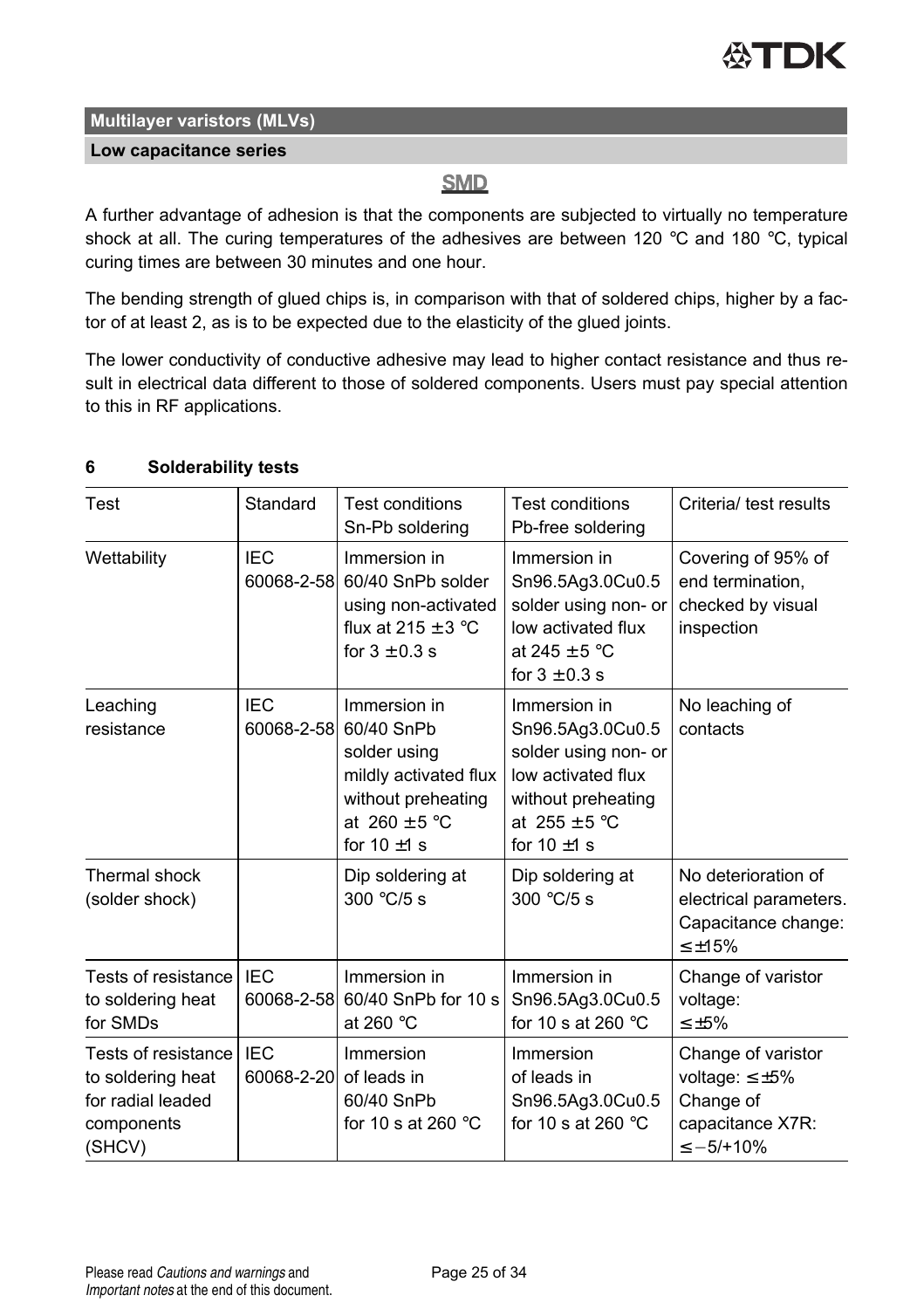

B

**KKE0313-2** 

**Multilayer varistors (MLVs)**

#### **Low capacitance series**

**SMD** 

#### **Note: Leaching of the termination**

Effective area at the termination might be lost if the soldering temperature and/or immersion time are not kept within the recommended conditions. Leaching of the outer electrode should not exceed 25% of the chip end area (full length of the edge A-B-C-D) and 25% of the length A-B, shown below as mounted on substrate.



As a single chip and a substrate As mounted on substrate



#### **7.1 Preheating and cooling**

■ According to JEDEC J-STD-020D. Please refer to chapter 2.

#### **7.2 Repair / rework**

Manual soldering with a soldering iron must be avoided, hot-air methods are recommended for rework purposes.

#### **7.3 Cleaning**

All environmentally compatible agents are suitable for cleaning. Select the appropriate cleaning solution according to the type of flux used. The temperature difference between the components and cleaning liquid must not be greater than 100  $^{\circ}$ C. Ultrasonic cleaning should be carried out with the utmost caution. Too high ultrasonic power can impair the adhesive strength of the metallized surfaces.

#### **7.4 Solder paste printing (reflow soldering)**

An excessive application of solder paste results in too high a solder fillet, thus making the chip more susceptible to mechanical and thermal stress. Too little solder paste reduces the adhesive strength on the outer electrodes and thus weakens the bonding to the PCB. The solder should be applied smoothly to the end surface.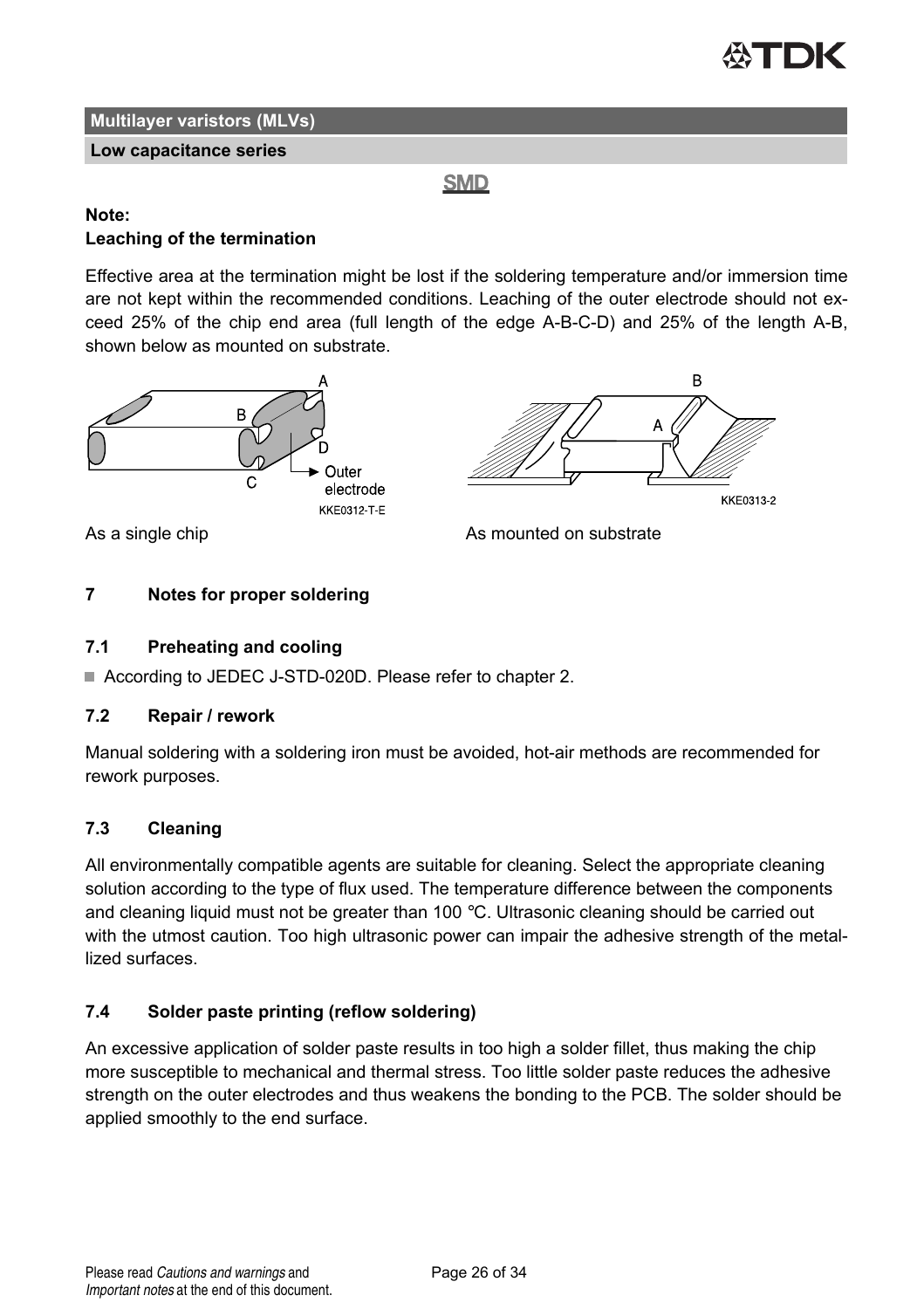

**Low capacitance series**

**SMD** 

#### **7.5 Adhesive application**

Thin or insufficient adhesive causes chips to loosen or become disconnected during curing. Low viscosity of the adhesive causes chips to slip after mounting. It is advised to consult the manufacturer of the adhesive on proper usage and amounts of adhesive to use.

#### **7.6 Selection of flux**

Used flux should have less than or equal to 0.1 wt % of halogenated content, since flux residue after soldering could lead to corrosion of the termination and/or increased leakage current on the surface of the component. Strong acidic flux must not be used. The amount of flux applied should be carefully controlled, since an excess may generate flux gas, which in turn is detrimental to solderability.

### **7.7 Storage of CTVSs**

Solderability is guaranteed for one year from date of delivery for multilayer varistors, CeraDiodes and ESD/EMI filters (half a year for chips with AgPd and AgPt terminations) and two years for SHCV and CU components, provided that components are stored in their original packages.

Storage temperature:  $-25 °C$  to +45 °C

Relative humidity:  $\leq 75\%$  annual average,  $\leq 95\%$  on 30 days a year

The solderability of the external electrodes may deteriorate if SMDs and leaded components are stored where they are exposed to high humidity, dust or harmful gas (hydrogen chloride, sulfurous acid gas or hydrogen sulfide).

Do not store SMDs and leaded components where they are exposed to heat or direct sunlight. Otherwise the packing material may be deformed or SMDs/ leaded components may stick together, causing problems during mounting.

After opening the factory seals, such as polyvinyl-sealed packages, it is recommended to use the SMDs or leaded components as soon as possible.

#### **7.8 Placement of components on circuit board**

Especially in the case of dual-wave soldering, it is of advantage to place the components on the board before soldering in that way that their two terminals do not enter the solder bath at different times.

Ideally, both terminals should be wetted simultaneously.

### **7.9 Soldering cautions**

- An excessively long soldering time or high soldering temperature results in leaching of the outer electrodes, causing poor adhesion and a change of electrical properties of the varistor due to the loss of contact between electrodes and termination.
- Wave soldering must not be applied for MLVs designated for reflow soldering only.
- Keep the recommended down-cooling rate.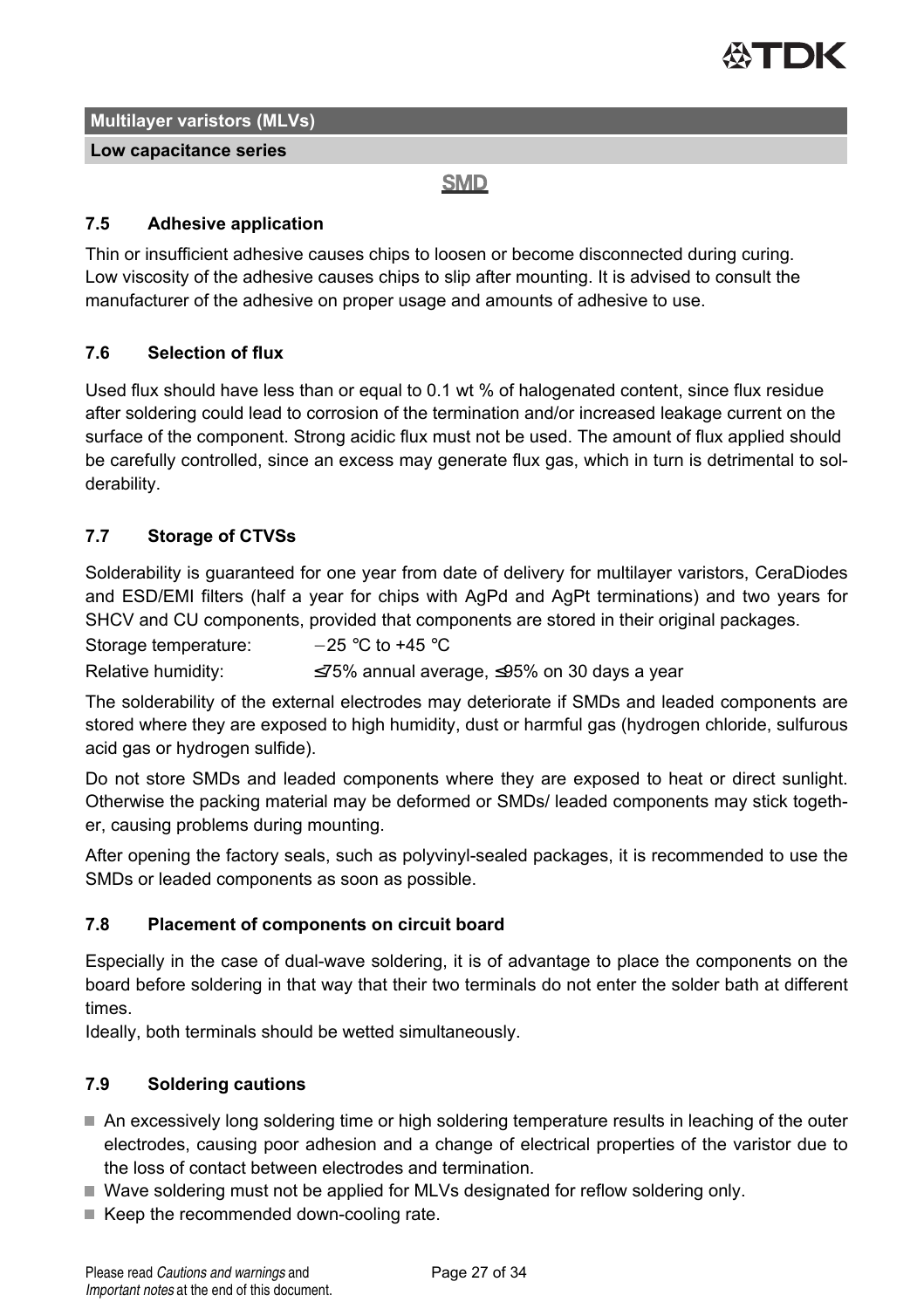

**Low capacitance series**

**SMD** 

#### **7.10 Standards**

CECC 00802 IEC 60068-2-58 IEC 60068-2-20 JEDEC J-STD-020D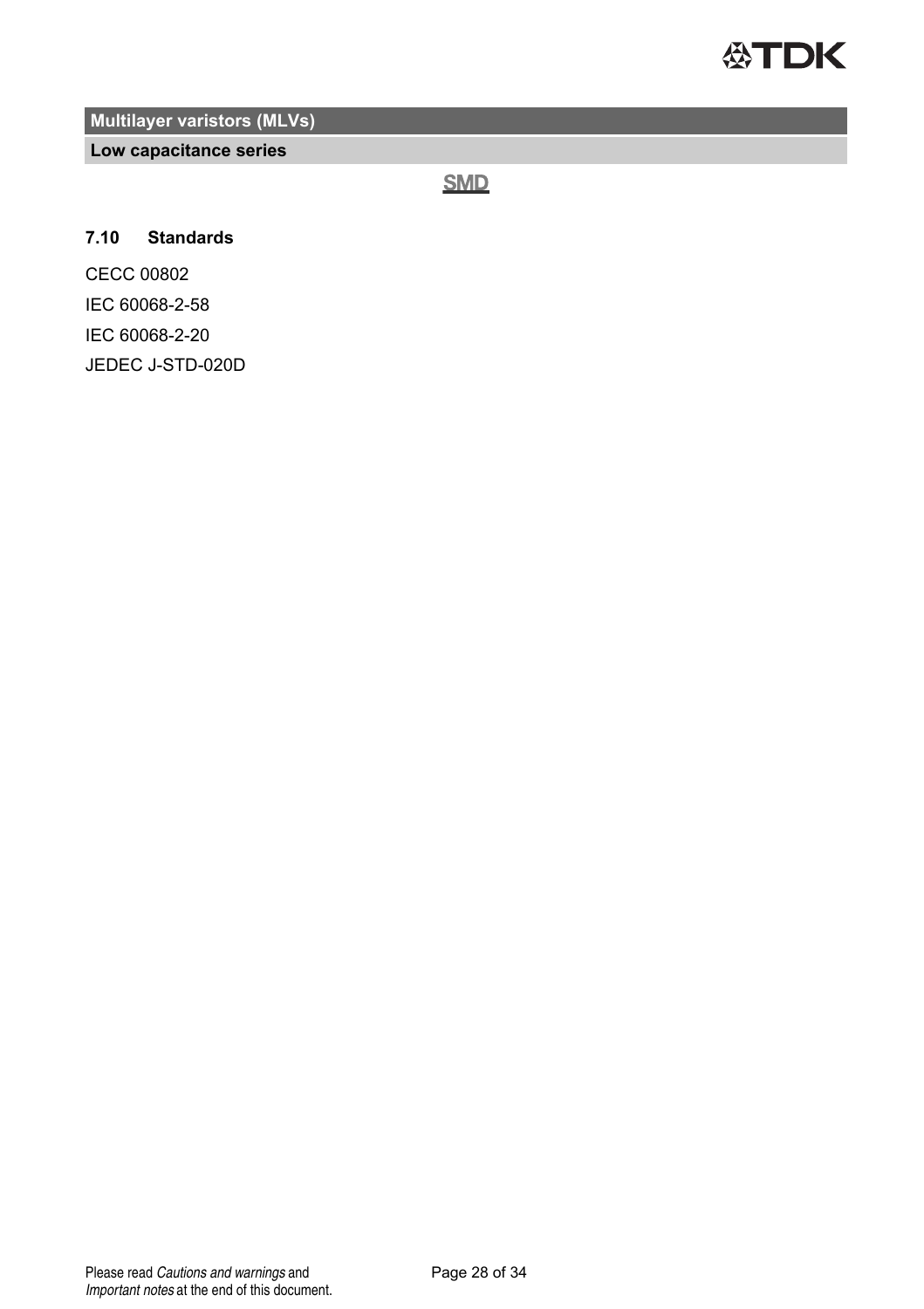

### **Low capacitance series**

### **SMD**

#### **Symbols and terms**

| Symbol                                       | Term                                                       |
|----------------------------------------------|------------------------------------------------------------|
| $C_{\text{line,typ}}$                        | Typical capacitance per line                               |
| $C_{\text{max}}$                             | Maximum capacitance                                        |
| $C_{min}$                                    | Minimum capacitance                                        |
| $\mathbf{C}_{\mathsf{nom}}$                  | Nominal capacitance                                        |
| $\Delta C_{\text{nom}}$                      | Tolerance of nominal capacitance                           |
| $C_{\text{typ}}$                             | Typical capacitance                                        |
| T <sub>cut-off,min</sub>                     | Minimum cut-off frequency                                  |
|                                              | Current                                                    |
| $I_{clamp}$                                  | Clamping current                                           |
| I <sub>leak</sub>                            | Leakage current                                            |
| $I_{\text{leak,typ}}$                        | Typical leakage current                                    |
| $I_{PP}$                                     | Peak pulse current                                         |
| I <sub>sure,max</sub>                        | Maximum surge current (also termed peak current)           |
| <b>LCT</b>                                   | Lower category temperature                                 |
| $L_{\text{typ}}$                             | Typical inductance                                         |
| $P_{\text{diss,max}}$                        | Maximum power dissipation                                  |
| $P_{\sf pp}$                                 | Peak pulse power                                           |
| $R_{ins}$                                    | Insulation resistance                                      |
| $R_{\text{min}}$                             | Minimum resistance                                         |
| $R_{S}$                                      | Resistance per line                                        |
| $T_{A}$                                      | Ambient temperature                                        |
| $T_{op}$                                     | Operating temperature                                      |
| $T_{\text{stq}}$                             | Storage temperature                                        |
| $t_{r}$                                      | Duration of equivalent rectangular wave                    |
| $t_{resp}$                                   | Response time                                              |
| <b>UCT</b>                                   | Upper category temperature                                 |
| V                                            | Voltage                                                    |
| $V_{BR,min}$                                 | Minimum breakdown voltage                                  |
| $V_{\text{clamp,max}}$                       | Maximum clamping voltage                                   |
| $V_{DC,max}$                                 | Maximum DC operating voltage (also termed working voltage) |
| $V_{ESD,air}$                                | Air discharge ESD capability                               |
| $\mathsf{V}_{\mathsf{ESD}.\mathsf{contact}}$ | Contact discharge ESD capability                           |
| $V_{jump}$                                   | Maximum jump start voltage                                 |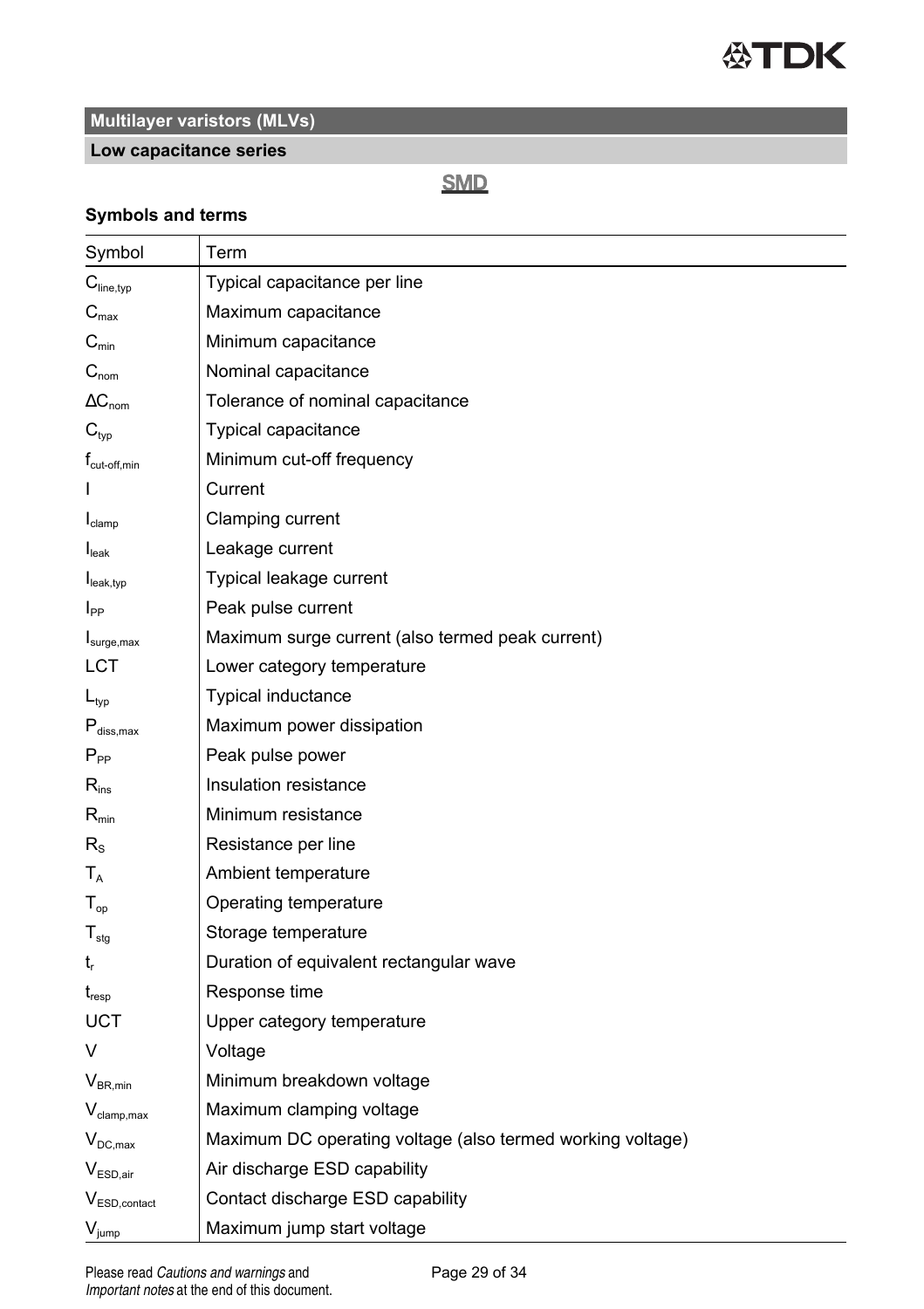

### **Low capacitance series**

### **SMD**

| $V_{\text{RMS},\text{max}}$ | Maximum AC operating voltage, root-mean-square value     |
|-----------------------------|----------------------------------------------------------|
| $V_{\vee}$                  | Varistor voltage (also termed breakdown voltage)         |
| $V_{V,min}$                 | Minimum varistor voltage                                 |
| $V_{V,max}$                 | Maximum varistor voltage                                 |
| $\Delta V_{V}$              | Tolerance of varistor voltage                            |
| $W_{LD}$                    | Maximum load dump                                        |
| $W_{\text{max}}$            | Maximum energy absorption (also termed transient energy) |
| $\alpha_{\text{typ}}$       | <b>Typical insertion loss</b>                            |
| $\epsilon$                  | Lead spacing                                             |
| ≪*≫                         | Maximum possible application conditions                  |

All dimensions are given in mm.

The commas used in numerical values denote decimal points.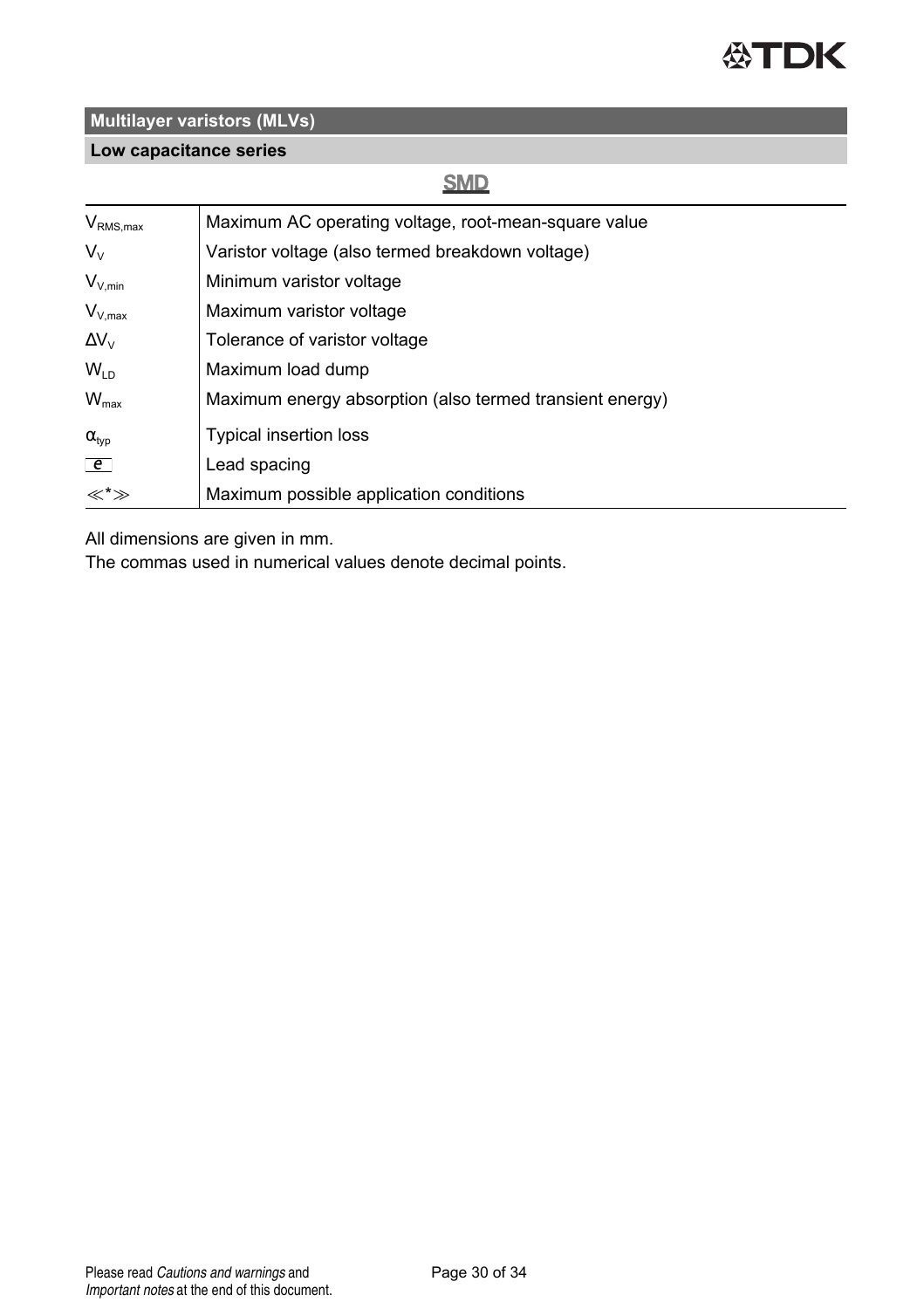

#### **Low capacitance series**

**SMD** 

#### **Cautions and warnings**

#### **General**

Some parts of this publication contain statements about the suitability of our ceramic transient voltage suppressor (CTVS) components (multilayer varistors (MLVs), CeraDiodes, ESD/EMI filters, SMD disk varistors (CU types), leaded transient voltage/ RFI suppressors (SHCV types)) for certain areas of application, including recommendations about incorporation/design-in of these products into customer applications. The statements are based on our knowledge of typical requirements often made of our CTVS devices in the particular areas. We nevertheless expressly point out that such statements cannot be regarded as binding statements about the suitability of our CTVS components for a particular customer application. As a rule, EPCOS is either unfamiliar with individual customer applications or less familiar with them than the customers themselves. For these reasons, it is always incumbent on the customer to check and decide whether the CTVS devices with the properties described in the product specification are suitable for use in a particular customer application.

- Do not use EPCOS CTVS components for purposes not identified in our specifications, application notes and data books.
- Ensure the suitability of a CTVS in particular by testing it for reliability during design-in. Always evaluate a CTVS component under worst-case conditions.
- Pay special attention to the reliability of CTVS devices intended for use in safety-critical applications (e.g. medical equipment, automotive, spacecraft, nuclear power plant).

#### **Design notes**

- Always connect a CTVS in parallel with the electronic circuit to be protected.
- Consider maximum rated power dissipation if a CTVS has insufficient time to cool down between a number of pulses occurring within a specified isolated time period. Ensure that electrical characteristics do not degrade.
- Consider derating at higher operating temperatures. Choose the highest voltage class compatible with derating at higher temperatures.
- Surge currents beyond specified values will puncture a CTVS. In extreme cases a CTVS will burst.
- If steep surge current edges are to be expected, make sure your design is as low-inductance as possible.
- In some cases the malfunctioning of passive electronic components or failure before the end of their service life cannot be completely ruled out in the current state of the art, even if they are operated as specified. In applications requiring a very high level of operational safety and especially when the malfunction or failure of a passive electronic component could endanger human life or health (e.g. in accident prevention, life-saving systems, or automotive battery line applications such as clamp 30), ensure by suitable design of the application or other measures (e.g. installation of protective circuitry or redundancy) that no injury or damage is sustained by third parties in the event of such a malfunction or failure. Only use CTVS components from the automotive series in safety-relevant applications.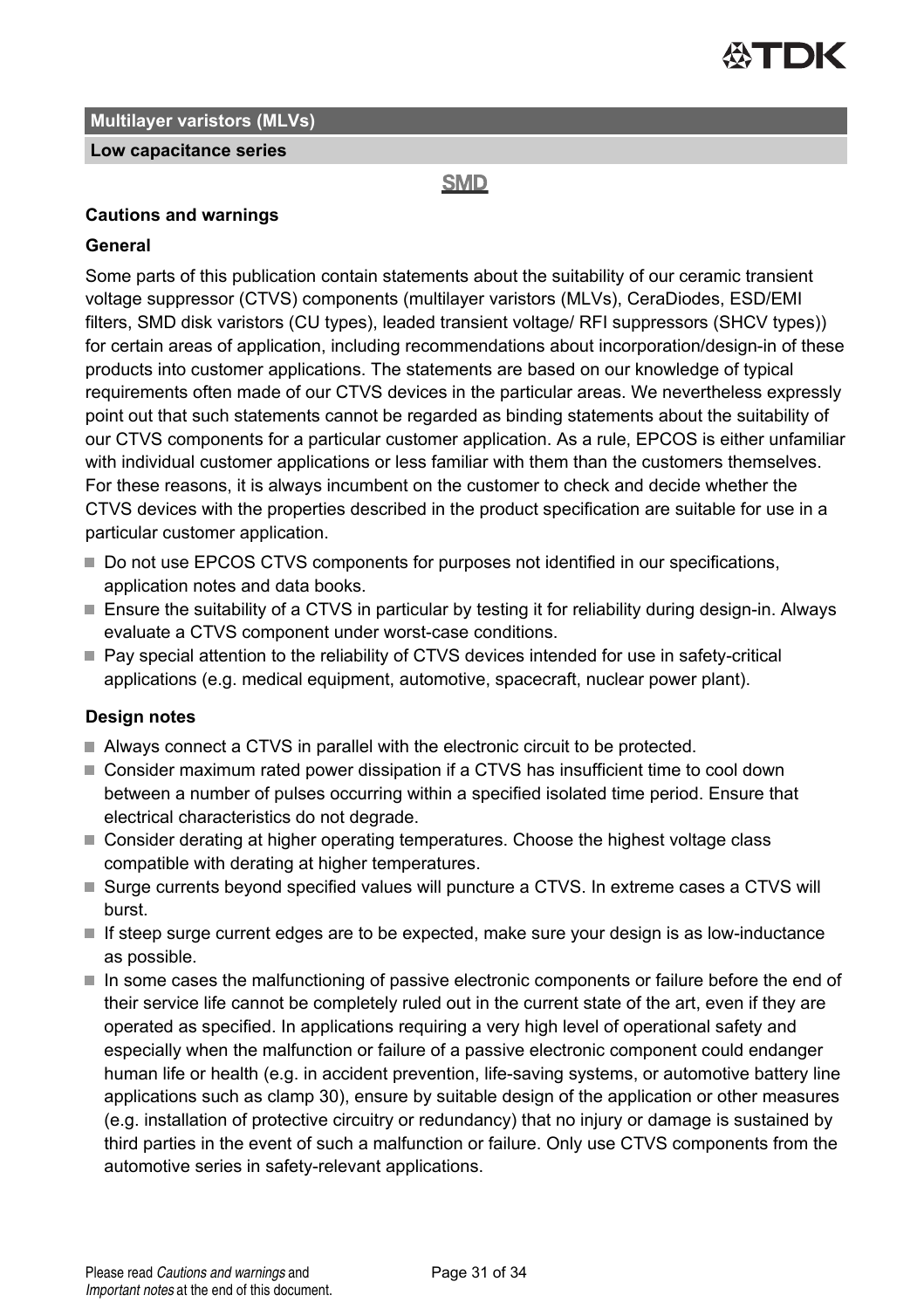

#### **Low capacitance series**

### **SMD**

■ Specified values only apply to CTVS components that have not been subject to prior electrical. mechanical or thermal damage. The use of CTVS devices in line-to-ground applications is therefore not advisable, and it is only allowed together with safety countermeasures like thermal fuses.

#### **Storage**

- Only store CTVS in their original packaging. Do not open the package before storage.
- Storage conditions in original packaging: temperature  $-25$  to  $+45^{\circ}$ C, relative humidity  $\leq 75\%$ annual average, maximum 95%, dew precipitation is inadmissible.
- Do not store CTVS devices where they are exposed to heat or direct sunlight. Otherwise the packaging material may be deformed or CTVS may stick together, causing problems during mounting.
- Avoid contamination of the CTVS surface during storage, handling and processing.
- Avoid storing CTVS devices in harmful environments where they are exposed to corrosive gases for example (SO $_{\sf x}$ , CI).
- Use CTVS as soon as possible after opening factory seals such as polyvinyl-sealed packages.
- Solder CTVS components after shipment from EPCOS within the time specified:
	- CTVS with Ni barrier termination, 12 months
	- CTVS with AgPd and AgPt termination, 6 months
	- SHCV and CU series, 24 months

#### **Handling**

- Do not drop CTVS components and allow them to be chipped.
- Do not touch CTVS with your bare hands gloves are recommended.
- Avoid contamination of the CTVS surface during handling.

#### **Mounting**

- When CTVS devices are encapsulated with sealing material or overmolded with plastic material, electrical characteristics might be degraded and the life time reduced.
- $\blacksquare$  Make sure an electrode is not scratched before, during or after the mounting process.
- $\blacksquare$  Make sure contacts and housings used for assembly with CTVS components are clean before mounting.
- The surface temperature of an operating CTVS can be higher. Ensure that adjacent components are placed at a sufficient distance from a CTVS to allow proper cooling.
- Avoid contamination of the CTVS surface during processing.
- Multilayer varistors (MLVs) with AgPd termination are not approved for lead-free soldering.

#### **Soldering**

- Complete removal of flux is recommended to avoid surface contamination that can result in an instable and/or high leakage current.
- Use resin-type or non-activated flux.
- Bear in mind that insufficient preheating may cause ceramic cracks.
- Rapid cooling by dipping in solvent is not recommended, otherwise a component may crack.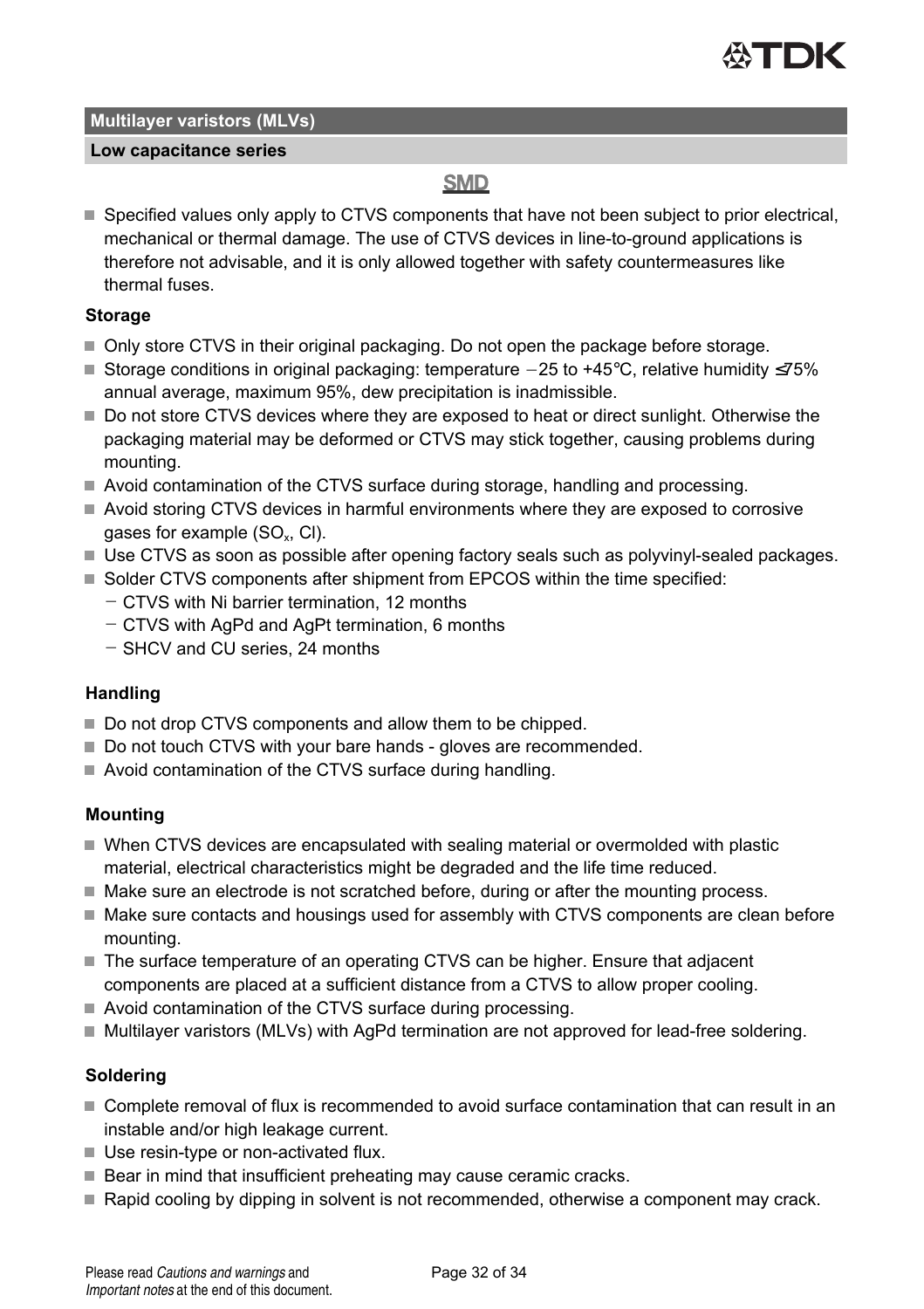

#### **Low capacitance series**

#### **SMD**

#### **Conductive adhesive gluing**

■ Only multilayer varistors (MLVs) with an AgPd termination are approved for conductive adhesive gluing.

#### **Operation**

- Use CTVS only within the specified operating temperature range.
- Use CTVS only within specified voltage and current ranges.
- Environmental conditions must not harm a CTVS. Only use them in normal atmospheric conditions. Reducing the atmosphere (e.g. hydrogen or nitrogen atmosphere) is prohibited.
- Prevent a CTVS from contacting liquids and solvents. Make sure that no water enters a CTVS (e.g. through plug terminals).
- Avoid dewing and condensation.
- **EPCOS CTVS components are mainly designed for encased applications. Under all** circumstances avoid exposure to:
	- $-$  direct sunlight
	- $-$  rain or condensation
	- $-$  steam, saline spray
	- $-$  corrosive gases
	- $-$  atmosphere with reduced oxygen content
- **EPCOS CTVS devices are not suitable for switching applications or voltage stabilization where** static power dissipation is required.
- Multilayer varistors (MLVs) are designed for ESD protection and transient suppression. CeraDiodes are designed for ESD protection only, ESD/EMI filters are designed for ESD and EMI protection only.

This listing does not claim to be complete, but merely reflects the experience of EPCOS AG.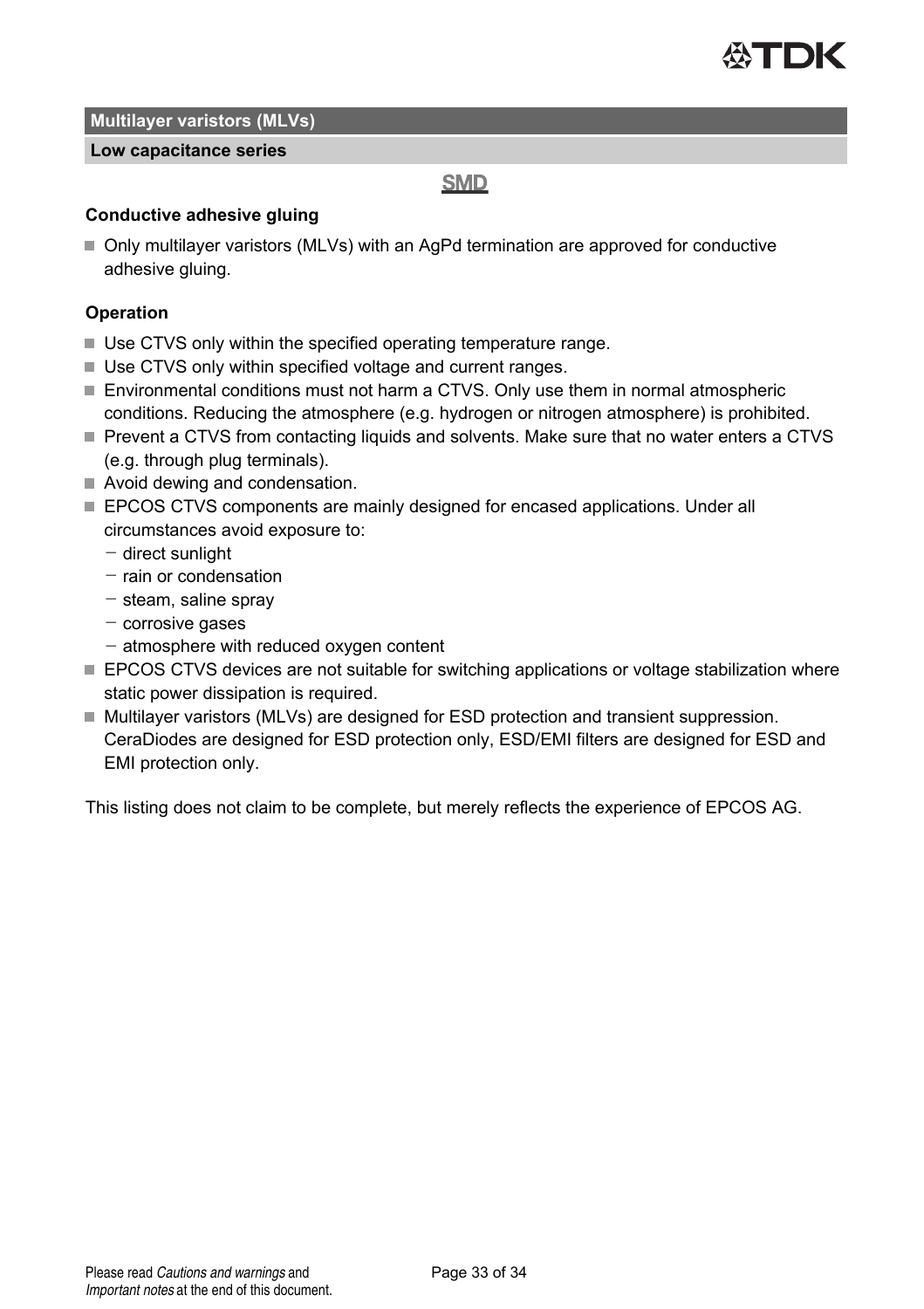

The following applies to all products named in this publication:

- 1. Some parts of this publication contain **statements about the suitability of our products for certain areas of application**. These statements are based on our knowledge of typical requirements that are often placed on our products in the areas of application concerned. We nevertheless expressly point out **that such statements cannot be regarded as binding statements about the suitability of our products for a particular customer application.** As a rule we are either unfamiliar with individual customer applications or less familiar with them than the customers themselves. For these reasons, it is always ultimately incumbent on the customer to check and decide whether a product with the properties described in the product specification is suitable for use in a particular customer application.
- 2. We also point out that **in individual cases, a malfunction of electronic components or failure before the end of their usual service life cannot be completely ruled out in the current state of the art, even if they are operated as specified.** In customer applications requiring a very high level of operational safety and especially in customer applications in which the malfunction or failure of an electronic component could endanger human life or health (e.g. in accident prevention or life-saving systems), it must therefore be ensured by means of suitable design of the customer application or other action taken by the customer (e.g. installation of protective circuitry or redundancy) that no injury or damage is sustained by third parties in the event of malfunction or failure of an electronic component.
- **3. The warnings, cautions and product-specific notes must be observed.**
- 4. In order to satisfy certain technical requirements, **some of the products described in this publication may contain substances subject to restrictions in certain jurisdictions (e.g. because they are classed as hazardous)**. Useful information on this will be found in our Material Data Sheets on the Internet (www.tdk-electronics.tdk.com/material). Should you have any more detailed questions, please contact our sales offices.
- 5. We constantly strive to improve our products. Consequently, **the products described in this publication may change from time to time**. The same is true of the corresponding product specifications. Please check therefore to what extent product descriptions and specifications contained in this publication are still applicable before or when you place an order.

We also **reserve the right to discontinue production and delivery of products**. Consequently, we cannot guarantee that all products named in this publication will always be available. The aforementioned does not apply in the case of individual agreements deviating from the foregoing for customer-specific products.

- **6.** Unless otherwise agreed in individual contracts, **all orders are subject to our General Terms and Conditions of Supply.**
- 7. **Our manufacturing sites serving the automotive business apply the IATF 16949 standard.** The IATF certifications confirm our compliance with requirements regarding the quality management system in the automotive industry. Referring to customer requirements and customer specific requirements ("CSR") TDK always has and will continue to have the policy of respecting individual agreements. Even if IATF 16949 may appear to support the acceptance of unilateral requirements, we hereby like to emphasize that **only requirements mutually agreed upon can and will be implemented in our Quality Management System.** For clarification purposes we like to point out that obligations from IATF 16949 shall only become legally binding if individually agreed upon.
- 8. The trade names EPCOS, CeraCharge, CeraDiode, CeraLink, CeraPad, CeraPlas, CSMP, CTVS, DeltaCap, DigiSiMic, ExoCore, FilterCap, FormFit, LeaXield, MiniBlue, MiniCell, MKD, MKK, MotorCap, PCC, PhaseCap, PhaseCube, PhaseMod, PhiCap, PowerHap, PQSine, PQvar, SIFERRIT, SIFI, SIKOREL, SilverCap, SIMDAD, SiMic, SIMID, SineFormer, SIOV, ThermoFuse, WindCap are **trademarks registered or pending** in Europe and in other countries. Further information will be found on the Internet at www.tdk-electronics.tdk.com/trademarks.

Release 2018-10